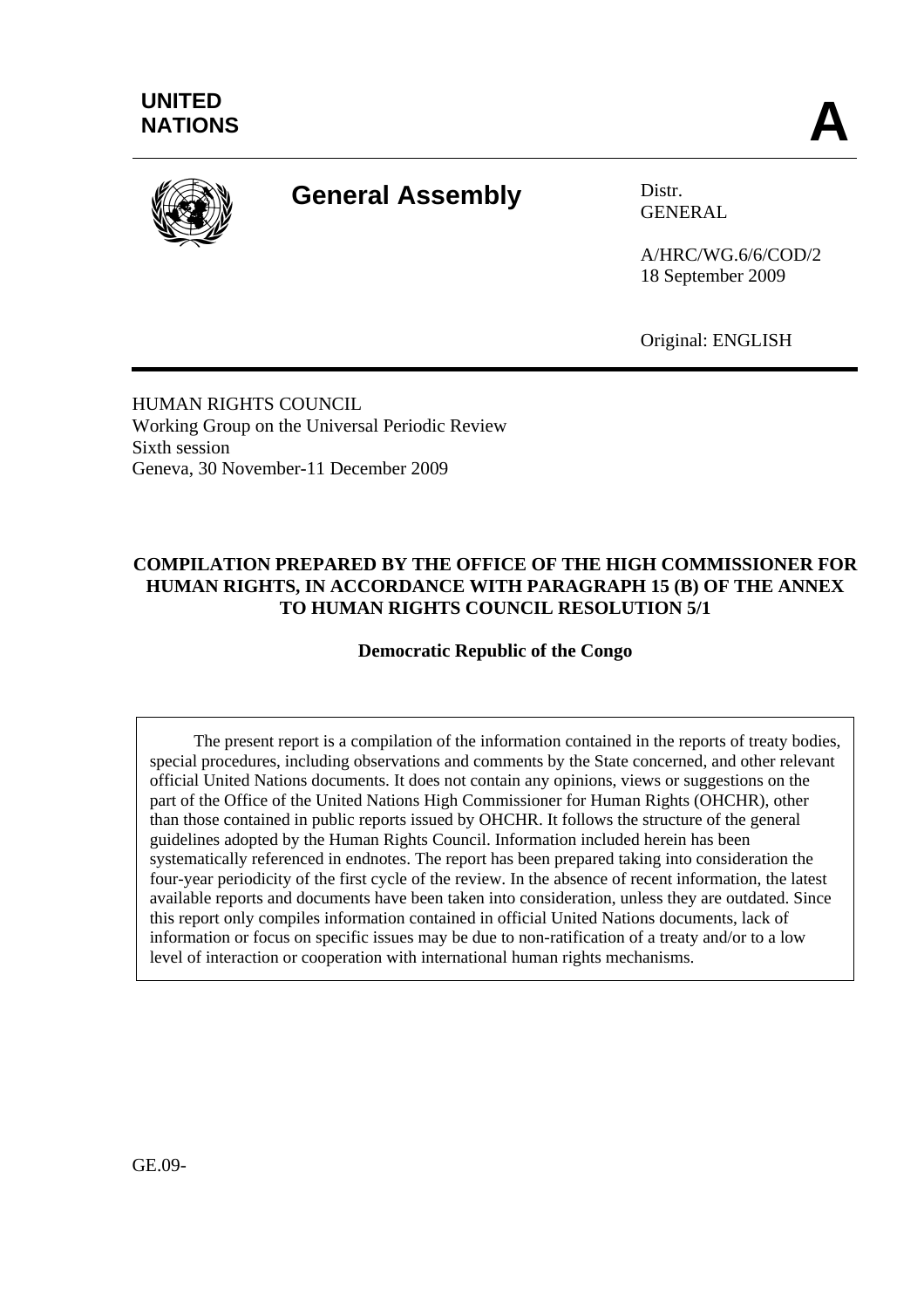# **I. BACKGROUND AND FRAMEWORK**

| Core universal<br>human rights<br>treaties <sup>2</sup> | Date of ratification,<br><i>accession or succession</i> | <i>Declarations</i><br>/reservations          | Recognition of specific competences of treaty<br>bodies                                                         |
|---------------------------------------------------------|---------------------------------------------------------|-----------------------------------------------|-----------------------------------------------------------------------------------------------------------------|
| <b>ICERD</b>                                            | 21 April 1976                                           | None                                          | Individual complaints (art. 14): No                                                                             |
| <b>ICESCR</b>                                           | 1 Nov. 1976                                             | None                                          |                                                                                                                 |
| <b>ICCPR</b>                                            | 1 Nov. 1976                                             | None                                          | Inter-State complaints (art. 41): No                                                                            |
| <b>ICCPR-OP1</b>                                        | 1 Nov. 1976                                             | None                                          |                                                                                                                 |
| <b>CEDAW</b>                                            | 17 Oct. 1986                                            | None                                          |                                                                                                                 |
| <b>CAT</b>                                              | 18 March 1996                                           | None                                          | Inter-State complaints (art. 21): No<br>Individual complaints (art. 22): No<br>Inquiry procedure (art. 20): Yes |
| <b>CRC</b>                                              | 27 Sept. 1990                                           | None                                          |                                                                                                                 |
| OP-CRC-AC                                               | 11 Nov. 2001                                            | Binding declaration<br>under art. 3: 18 years |                                                                                                                 |
| OP-CRC-SC                                               | 11 Nov. 2001                                            | None                                          |                                                                                                                 |
|                                                         |                                                         |                                               | Core treaties to which the Democratic Republic of the Congo is not a party: OP-ICESCR, <sup>3</sup> ICCPR-OP 2, |

#### **A. Scope of international obligations**<sup>1</sup>

OP-CEDAW, OP-CAT, ICRMW, CRPD, CRPD-OP, CED.

| Other main relevant international instruments                                      | Ratification, accession or succession |
|------------------------------------------------------------------------------------|---------------------------------------|
| Convention on the Prevention and Punishment of the Crime of Genocide               | Yes                                   |
| Rome Statute of the International Criminal Court                                   | <b>Yes</b>                            |
| Palermo Protocol <sup>4</sup>                                                      | Yes                                   |
| Refugees and stateless persons <sup>5</sup>                                        | Yes, except 1954 and 1961 conventions |
| Geneva Conventions of 12 August 1949 and Additional Protocols thereto <sup>6</sup> | Yes, except Additional Protocol III   |
| ILO fundamental conventions <sup>7</sup>                                           | <b>Yes</b>                            |
| <b>UNESCO</b> Convention against Discrimination in Education                       | N <sub>0</sub>                        |

1. The Committee on the Elimination of Racial Discrimination (CERD) welcomed the signature in 2006 of the Pact on Security, Stability and Development in the Great Lakes Region.**<sup>8</sup>** In 2008, the Secretary-General commended the Democratic Republic of the Congo for the implementation of the Pact.**<sup>9</sup>**

### **B. Constitutional and legislative framework**

2. The independent expert on the situation of human rights in the Democratic Republic of the Congo indicated that a new Constitution had been promulgated in 2006,**<sup>10</sup>** which was welcomed by three treaty bodies.**<sup>11</sup>**

### **C. Institutional and human rights infrastructure**<sup>12</sup>

3. As of 1 June 2009, the Democratic Republic of the Congo did not have a national human rights institution accredited by the International Coordinating Committee of National Institutions for the Promotion and Protection of Human Rights. Establishing such an institution was recommended by treaty bodies,**<sup>13</sup>** special procedures,**<sup>14</sup>** and the United Nations High Commissioner for Human Rights.**<sup>15</sup>**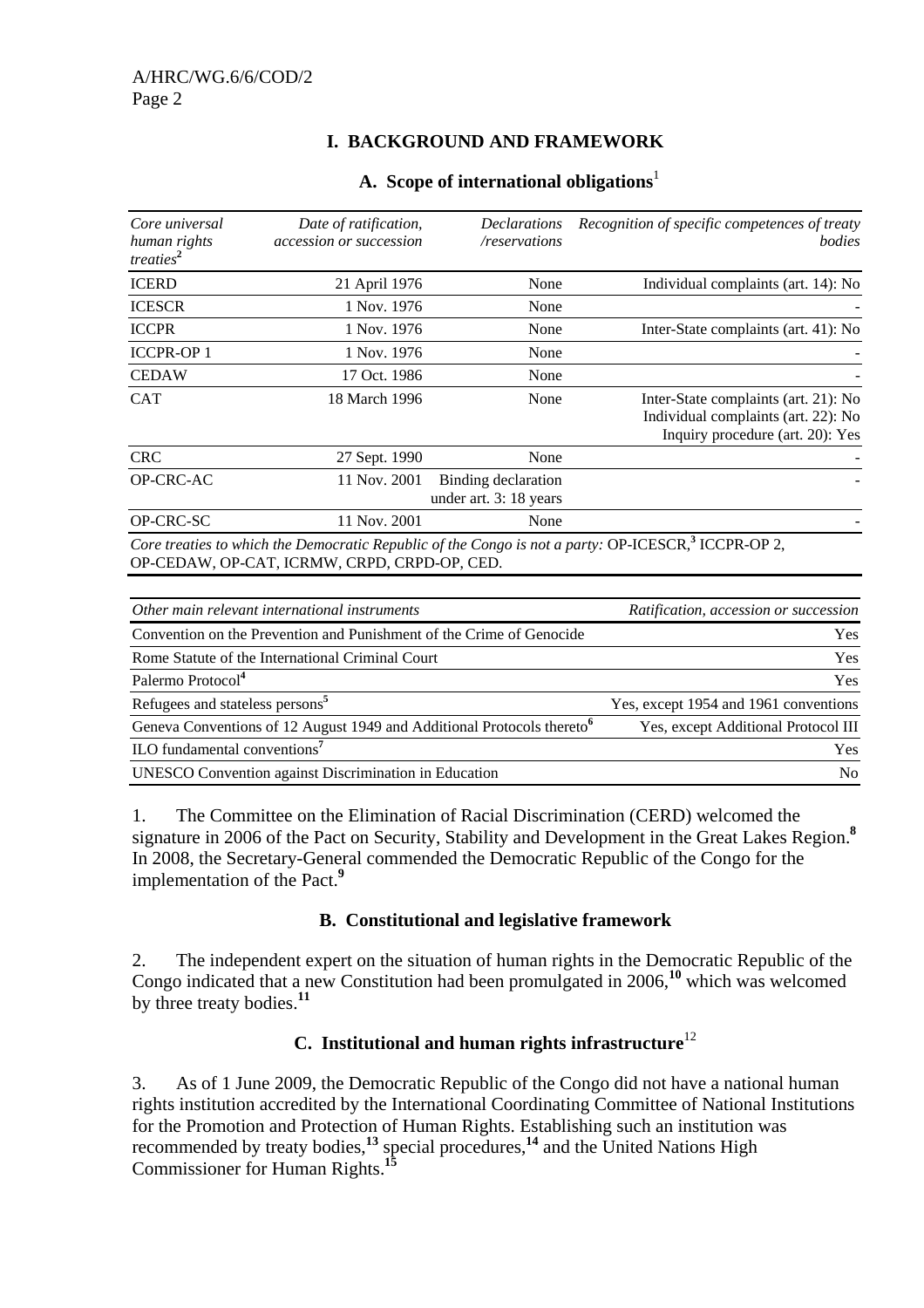### **II. PROMOTION AND PROTECTION OF HUMAN RIGHTS ON THE GROUND**

### **A. Cooperation with human rights mechanisms**

4. Since 1993, the country has been the subject of various resolutions by the Commission on Human Rights or the Human Rights Council under diverse agenda items.**<sup>16</sup>** In 2008, the Council decided not to renew the mandate of the independent expert.**<sup>17</sup>**

5. On 1 December 2008, at its eighth special session on the situation of human rights in the East of the Democratic Republic of the Congo, the Council invited seven thematic special procedures and the High Commissioner to examine the human rights situation in the east.**<sup>18</sup>**

| Treaty body <sup>19</sup> | Latest report<br>submitted and<br>considered | Latest<br>concluding<br>observations | Follow-up response                 | Reporting status                                                        |
|---------------------------|----------------------------------------------|--------------------------------------|------------------------------------|-------------------------------------------------------------------------|
| <b>CERD</b>               | Aug. 2006                                    | Aug. 2007                            | Overdue since<br>Aug. 2008         | Sixteenth to eighteenth reports<br>due in $2011$                        |
| <b>CESCR</b>              | 1987                                         | Feb. 1988                            | $\qquad \qquad -$                  | Second to fifth reports scheduled for<br>consideration in November 2009 |
| <b>HR</b> Committee       | March 2005                                   | March 2006                           | To be included in<br>fourth report | Fourth report overdue since<br>April 2009                               |
| <b>CEDAW</b>              | Aug. 2004                                    | Aug. 2006                            | $\overline{a}$                     | Sixth and seventh reports due in 2011                                   |
| <b>CAT</b>                | Jan. 2005                                    | Nov. 2005                            | Overdue since<br>Nov. 2006         | Second to fourth reports overdue since<br>April 2009                    |
| <b>CRC</b>                | Oct. 2007                                    | Jan. 2009                            |                                    | Third to fifth reports due in 2012                                      |
| OP-CRC-AC                 |                                              |                                      |                                    | Initial report due in 2004,<br>submitted in 2009                        |
| OP-CRC-SC                 |                                              |                                      |                                    | Initial report overdue since 2004                                       |

#### **1. Cooperation with treaty bodies**

6. In 2006, CERD, in an early warning letter, requested information on the rights of indigenous peoples to their lands, resources and communal territories.**<sup>20</sup>** The matter was discussed during the consideration of the State's report in 2007.**<sup>21</sup>**

### **2. Cooperation with special procedures**

| Standing invitation issued       | No                                                                                                                                                                                                                                                                                                                                                                                                  |
|----------------------------------|-----------------------------------------------------------------------------------------------------------------------------------------------------------------------------------------------------------------------------------------------------------------------------------------------------------------------------------------------------------------------------------------------------|
| Latest visits or mission reports | Special Rapporteur on the situation of human rights defenders<br>$(May/June 2009)^{22}$<br>Special Representative of the Secretary-General for Children and Armed<br>Conflict (April 2009)<br>Representative of the Secretary-General on the human rights of internally<br>displaced persons (February $2008$ ) <sup>23</sup> ; and on behalf of seven special<br>procedures (January 2009) $^{24}$ |
|                                  | Special Rapporteur on violence against women, its causes and consequences<br>$(July 2007)^{25}$<br>Special Rapporteur on the independence of judges and lawyers (April $2007$ ) <sup>26</sup><br>Independent expert (November/December 2007; August 2005; November<br>2004; August /September 2004)                                                                                                 |
| Visits agreed upon in principle  | Special Rapporteur on extrajudicial, summary or arbitrary executions                                                                                                                                                                                                                                                                                                                                |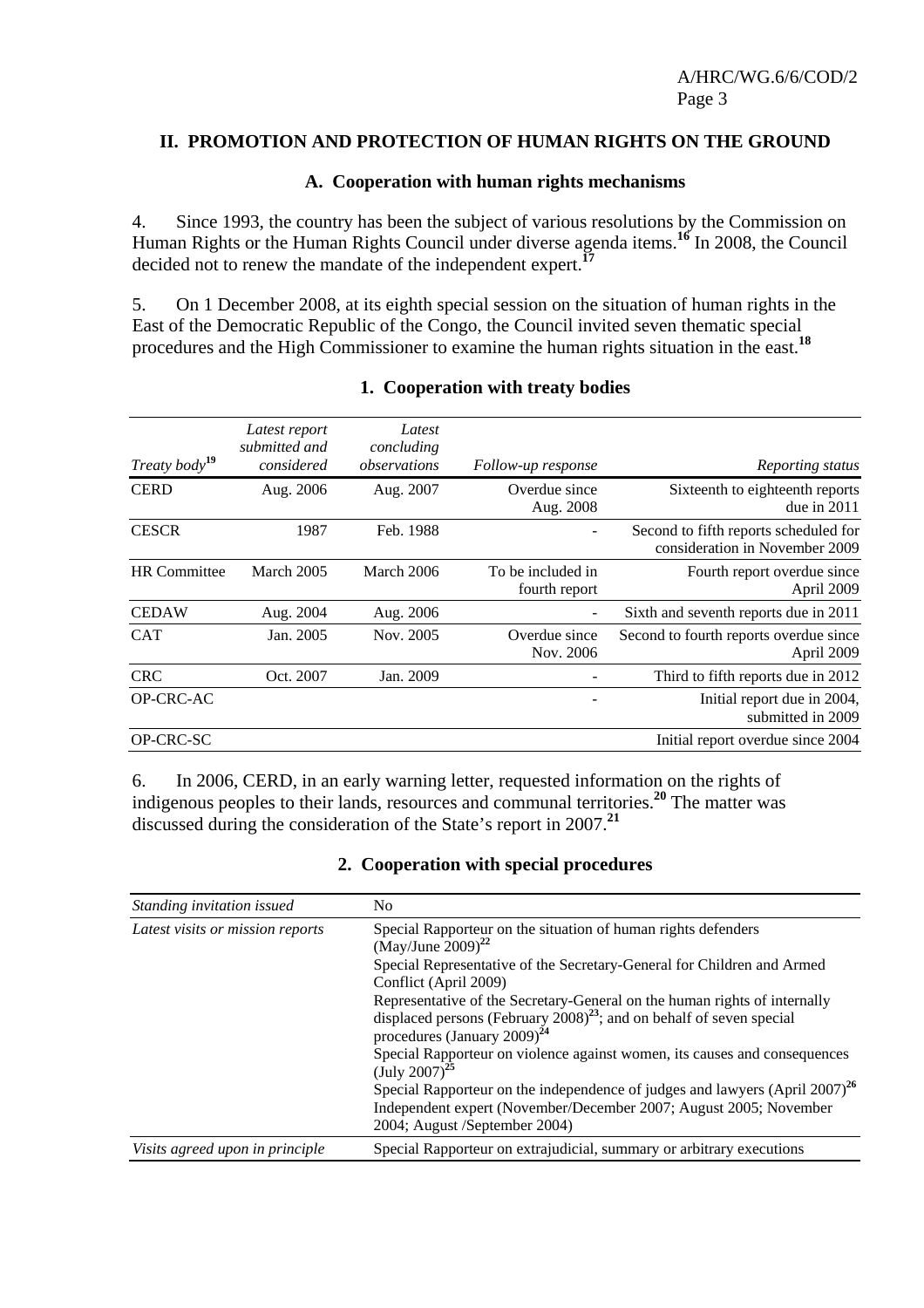| Visits requested and not yet agreed<br>upon                     | Special Rapporteur on the right to food, requested in 2006                                                                                                                          |
|-----------------------------------------------------------------|-------------------------------------------------------------------------------------------------------------------------------------------------------------------------------------|
| Facilitation/cooperation during<br>missions                     | The seven special procedures appreciated the openness of the Government to continuing a dialogue with special procedures. <sup>27</sup>                                             |
| Follow-up to visits                                             |                                                                                                                                                                                     |
| Responses to letters of allegations<br>and urgent appeals       | During the period under review, 75 communications were sent, concerning,<br>inter alia, particular groups and 11 women. The Government replied to<br>5 communications (6 per cent). |
| Responses to questionnaires on<br>thematic issues <sup>28</sup> | The Government responded to none of the 15 questionnaires sent by special<br>procedures mandate holders, <sup>29</sup> within the deadlines.                                        |

# **3. Cooperation with the Office of the High Commissioner for Human Rights**

7. The OHCHR Office in the country was established in 1996,**<sup>30</sup>** and integrated with the Human Rights Division of the United Nations Mission in the Democratic Republic of the Congo (MONUC) in 2006. **<sup>31</sup>** It is now known as the United Nations Joint Human Rights Office (UNJHRO). **<sup>32</sup>** UNJHRO monitored and documented human rights violations,**<sup>33</sup>** provided training activities to combat impunity,**<sup>34</sup>** contributed to enhance the capacity of MONUC to protect civilians,<sup>35</sup> and to establish a victims and witnesses protection network.<sup>36</sup>

8. OHCHR led the mapping exercise related to the most serious human rights and international humanitarian law violations in the country from 1993 to 2003.**<sup>37</sup>**

### **B. Implementation of international human rights obligations, taking into account applicable international humanitarian law**

# **1. Equality and non-discrimination**

9. The Committee on the Elimination of Discrimination against Women (CEDAW) in 2006 and CERD in 2007 recommended adopting a definition of discrimination in domestic law, consistent with the respective Conventions monitored by them.**<sup>38</sup>**

10. According to the 2009 joint report of seven thematic special procedures, gender inequality and oppression of women are deeply rooted in society, and continue to be sanctioned through discriminatory laws. Sexual coercion of women and girls is a long-standing phenomenon that existed before the conflict. The special procedures regretted the tendency to perceive sexual violence as an exclusively war-related phenomenon with little or no regard to the serious inequality between men and women.**<sup>39</sup>**

11. In 2007, CEDAW called for the conduct of a comprehensive law review process and recommended reforming the Family Code as a priority, as did the HR Committee in 2006.**<sup>40</sup>** The seven special procedures were encouraged that a law to reform this Code had been drawn up.**<sup>41</sup>**

12. CEDAW invited the State to place emphasis on women's human rights in all development cooperation programmes with international organizations and bilateral donors.**<sup>42</sup>**

13. CERD was concerned about the marginalization and discrimination suffered by "Pygmies" (Bambuti, Batwa and Bacwa) in the enjoyment of their rights to education, health and work.**<sup>43</sup>**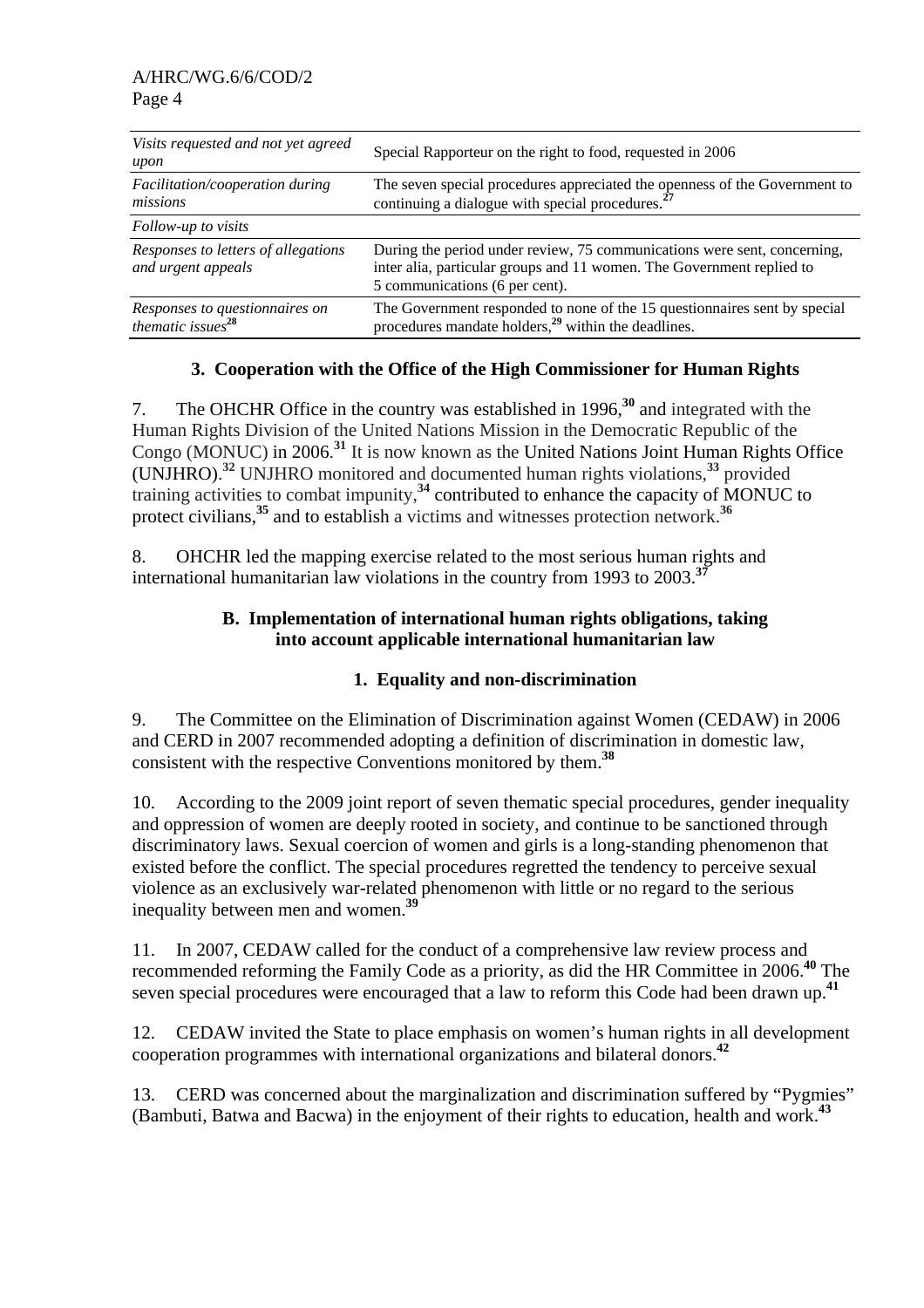14. CERD was concerned that acquiring Congolese nationality was particularly difficult for the Banyarwanda.**<sup>44</sup>** The seven special procedures added that that issue often lied at the root of ethnic divisions in the east.**<sup>45</sup>**

# **2. Right to life, liberty and security of the person**

15. As indicated by special procedures, since 1994, an estimated 4 million people have died and people have been displaced on an unprecedented scale as a result of war.**<sup>46</sup>** In his 2005 to 2008 reports, the independent expert referred to the worrying human rights situation throughout the territory, particularly in the east (Ituri, North and South Kivu) and in northern Katanga, where militias and armed groups, national and foreign, as well as the Armed Forces of the Democratic Republic of the Congo (FARDC) were committing massive human rights violations.**<sup>47</sup>**

16. The Special Adviser to the Secretary-General on the Prevention of Genocide expressed deep concern in 2009 regarding the situation in North Kivu, including the risk of genocidal violence. He recognized that the risk of individual people being targeted because of their ethnicity was pronounced, above and beyond other underlying causes of conflict. He noted that the 1994 Rwandan genocide and allegations and counter-allegations by various groups that genocide was ongoing in Eastern Congo were repeatedly cited by local actors in what had become powerful rhetoric that drastically increased tensions between ethnic communities.**<sup>48</sup>** The seven special procedures noted the political instrumentalization of ethnic cleavages in the country.**<sup>49</sup>**

17. The High Commissioner referred to large-scale violations of human rights and international humanitarian law committed since the resumption of hostilities in 2008 by FARDC and armed groups such as CNDP (National Congress for the Defence of the People), PARECO (Coalition of Congolese Patriotic Resistance), Mayi-Mayi and FDLR (Democratic Front of the Liberation of Rwanda) in North Kivu.**<sup>50</sup>** She also referred to massive abuses by the Lord's Resistance Army in Oriental Province.**<sup>51</sup>** As noted by the Secretary-General, violations included mass killings, torture, abductions, forced recruitment of children, forced displacement, destruction of camps for internally displaced persons (IDPs), forced labour and sexual violence.**<sup>52</sup>**

18. The Secretary-General referred to the accelerated integration of CNDP and other Congolese armed groups into FARDC following the peace agreement of 23 March 2009. Nine armed groups, including CNDP, PARECO and Mayi-Mayi, declared that their elements had been either integrated into the national army or demobilized. The unstructured way in which the integration took place, including the lack of a vetting process, led to serious delays and difficulties. The integration process and the launch of operations against FDLR coincided with a marked increase of violations committed by FARDC in North and South Kivu.**<sup>53</sup>**

19. According to resolution S-8/1 of the Human Rights Council,**<sup>54</sup>** special procedures,**<sup>55</sup>** MONUC and the Secretary-General,<sup>56</sup> the root causes of the conflict include control over natural resources.**<sup>57</sup>** A Group of Experts noted that FARDC and armed groups were involved in the minerals trade.<sup>58</sup> Special procedures recommended seriously addressing the illicit exploitation of natural resources.**<sup>59</sup>**

20. The establishment of militia was also identified by the Council as a root cause of the conflict.**<sup>60</sup>** The seven thematic special procedures added that non-State armed groups received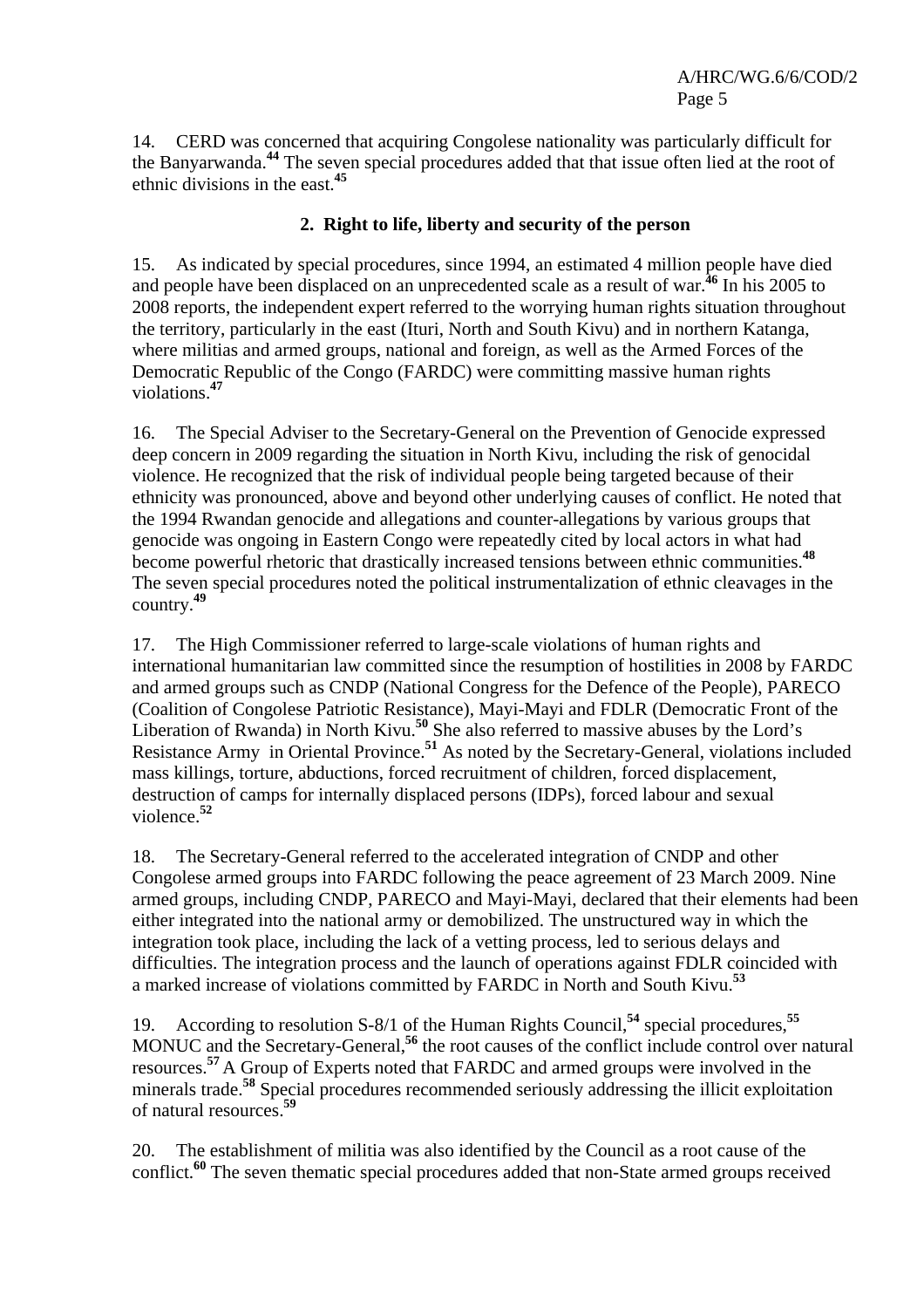governmental support.**<sup>61</sup>** They underlined, as did the Council,**<sup>62</sup>** the primary responsibility of the Government to strengthen the protection of civilians and to investigate and bring to justice perpetrators of violations.**<sup>63</sup>** They added that authorities have the obligation to protect the population from violence, provide access to justice and create conditions in which basic needs are secured. The State, as they stressed, largely abdicated these responsibilities.**<sup>64</sup>**

21. The seven thematic special procedures, also stressing the important role of local conflicts over land, recommended setting-up community-based land commissions, beginning in North Kivu, to address this issue.**<sup>65</sup>**

22. Widespread sexual violence was a matter of grave concern for the Secretary-General.**<sup>66</sup>** This issue was also addressed by the High Commissioner,<sup>67</sup> special procedures,<sup>68</sup> and treaty bodies.**<sup>69</sup>** Between November 2008 and March 2009, as indicated by the Secretary-General, some 1,100 rapes were reported each month, targeting children in particular. Members of armed groups, FARDC and PNC (National Congolese Police) were responsible for 81 per cent of reported cases in conflict zones and 24 per cent in non-conflict areas. The majority of cases were reported in North and South Kivu.<sup>70</sup> In 2008, the Secretary-General referred to the disturbing<br>reported in North and South Kivu.<sup>70</sup> In 2008, the Secretary-General referred to the disturbing<br> $^{71}$ increase of police personnel involved as perpetrators, especially against women in detention. The Special Rapporteur on Violence against Women noted that civilians were increasingly among the perpetrators of rape.**<sup>72</sup>** Sexual violence in schools and universities was also highlighted by the independent expert.<sup>73</sup> Recommendations were made by United Nations mechanisms on that issue.**<sup>74</sup>** In 2009, the Secretary-General reported on a comprehensive strategy on combating sexual violence, which had been endorsed by the Government.**<sup>75</sup>**

23. Particular concern was expressed in 2009 by the Committee on the Rights of the Child (CRC) and the Security Council Working Group on Children and Armed Conflict about the very high number of child soldiers.<sup>76</sup> In November 2008, the Secretary-General reported that more than 31,000 children had been released since 2004, but was deeply concerned about the rerecruitment of children, due in part to insufficient reintegration support from earlier disarmament, demobilization and reintegration processes.**<sup>77</sup>** New outbreaks of hostilities resulted in higher trends in child recruitment.**<sup>78</sup>** In March 2009, the seven special procedures reported on the recent explosion of child recruitment by non-State armed groups. Children were also still present in FARDC despite orders to the contrary.<sup>79</sup> CRC was disturbed that children had been tried in military courts for crimes allegedly committed while they were enrolled.**<sup>80</sup>** Special procedures recommended that all parties to the conflict prepare, in the framework of Security Council resolution 1612 (2005) , action plans to identify, release and ensure reintegration of all child soldiers, to prevent further recruitment and to address all other grave violations against children.**<sup>81</sup>** In April 2009, the Special Representative of the Secretary-General for children and armed conflict emphasized that the reintegration of children remained a critical priority.**<sup>82</sup>**

24. In a larger context, the Secretary-General and special procedures reported that members of the intelligence services, both civil and military, and security services, were implicated in human rights violations.**<sup>83</sup>** The High Commissioner stressed that FARDC continued to arrest people without the legal power to do so and that PNC detained persons for civil matters such as nonpayment of debts and property disputes.**<sup>84</sup>** Torture and ill-treatment in detention facilities of ANR (Agence nationale de renseignement) and Republican Guard were all the more worrisome that they remained almost inaccessible to outside observers, including judicial authorities and UNJHRO.**<sup>85</sup>** In 2006, the Committee against Torture (CAT) also expressed concern about secret places of detention and recommended bringing all places of detention under judicial control.**<sup>86</sup>** It recommended, with CRC, that the State amend its criminal legislation and adopt a definition of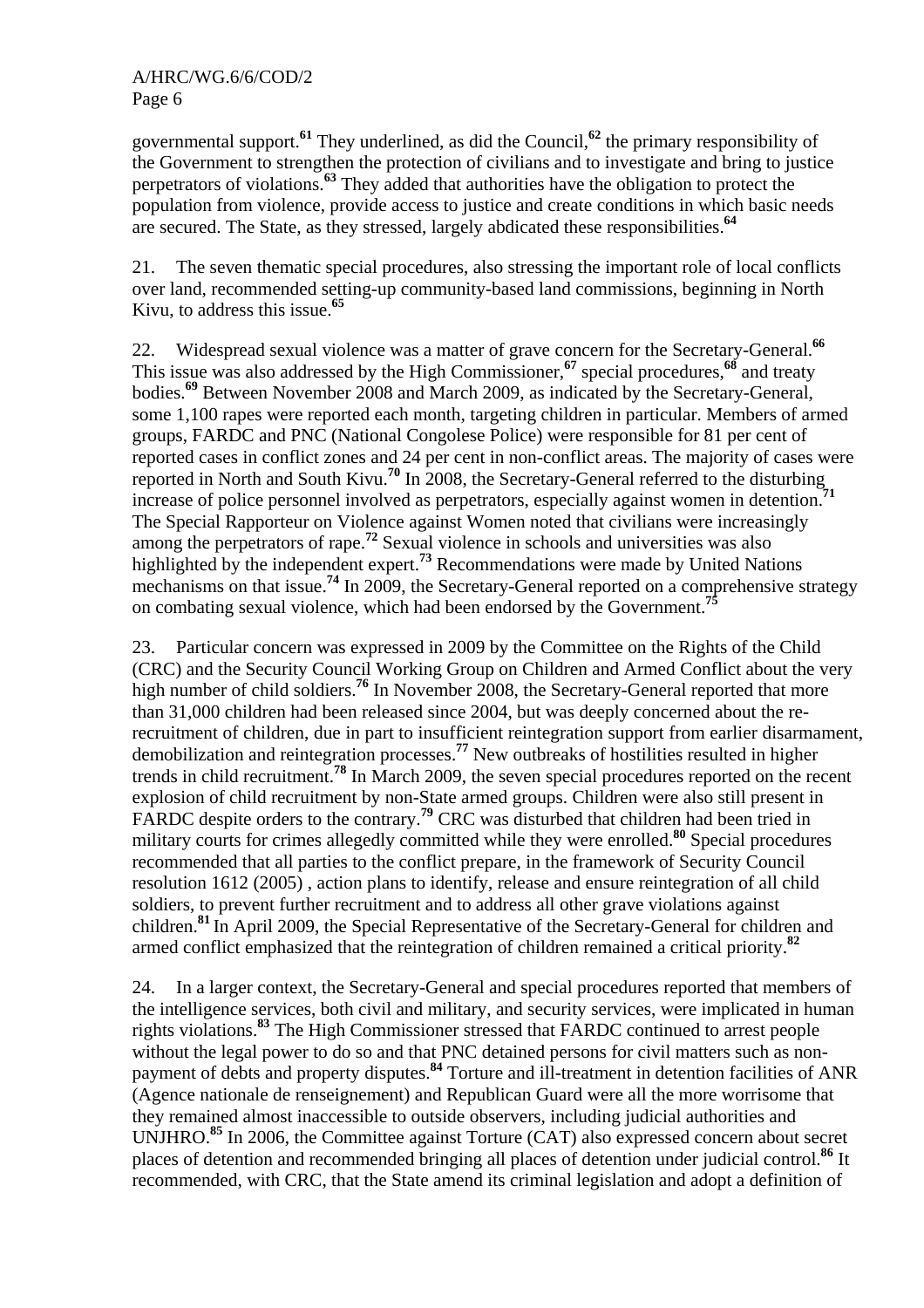torture complying with the Convention against Torture and Other Cruel, Inhuman or Degrading Treatment or Punishment.**<sup>87</sup>** The seven special procedures recommended comprehensively reforming the police, intelligence services and in particular FARDC.**<sup>88</sup>** In 2004 and 2006, the HR Committee adopted views on two individual cases, finding inter alia violations of the right to life, freedom from torture, the right to liberty and security, arbitrary arrest and detention.**<sup>89</sup>**

25. In 2006, the HR Committee encouraged the State to abolish the death penalty and to accede to ICCPR-OP 2.**<sup>90</sup>**

26. In 2009, CRC was concerned that violence against children accused of witchcraft was increasing,**<sup>91</sup>** and echoed the recommendation of the independent expert that the Government punish such conduct.<sup>92</sup> CRC also recommended that the State explicitly prohibit corporal punishment in all settings;**<sup>93</sup>** and adopt a legal framework clearly defining the crime of trafficking for sexual exploitation, economic exploitation or other purposes.**<sup>94</sup>** CRC was gravely concerned about reports that the military and police regularly harass, threaten, beat or arrest street children.**<sup>95</sup>**

# **3. Administration of justice, including impunity, and the rule of law**

27. The Special Rapporteur on the independence of judges and lawyers found that the judicial system was in a deplorable state and lacked the necessary resources. The judiciary cannot function independently, as it is subject to political interference and corruption, partly because of the lack of adequate salaries and of an independent Higher Council of the Judicature.**<sup>96</sup>** Many of these concerns were echoed by the Secretary-General,**<sup>97</sup>** the High Commissioner,**<sup>98</sup>** and special procedures.<sup>99</sup> The Secretary-General indicated that the President's extensive reshuffle of the judicial branch, without consultation, led to a strike by judges in February 2008.**<sup>100</sup>** A number of recommendations were made by special procedures**<sup>101</sup>** and the High Commissioner**<sup>102</sup>** to promote judicial independence and provide the judiciary with the necessary resources. It was also recommended to expand the State justice system in rural territories.**<sup>103</sup>**

28. In 2009, the Secretary-General reported that, despite some cases of prosecution of lowranking officials responsible for human rights violations, impunity at higher levels of the police and military hierarchies remained a major challenge.<sup>104</sup> The independent expert, while noting some progress, referred to the pervasive impunity in the country, citing North Kivu as a flagrant example.**<sup>105</sup>** The issue of impunity was also addressed by treaty bodies,**<sup>106</sup>** special procedures,**<sup>107</sup>** and the High Commissioner.**<sup>108</sup>**

29. The Special Rapporteur on Violence against Women noted that impunity for rape remained massive especially for State security forces.**<sup>109</sup>** According to the seven special procedures, a road map against impunity for sexual violence was adopted by the Government, and in July 2006, the Laws on Sexual Violence introduced major improvements to the Penal Code and the Code of Penal Procedure, which had yet to lead to real changes on the ground.**<sup>110</sup>** The independent expert stressed that in breach of these Laws, many out-of-court settlements related to sexual violence were concluded by traditional chiefs or local administrative officials,**<sup>111</sup>** and accompanied by intimidation and punishment of the victim.**<sup>112</sup>** He noted that in South Kivu, between 2005 and 2007, less than 1 per cent of rapes led to complaints being filed with the local judicial authorities.**<sup>113</sup>** In 2009, however, the Secretary-General noted some progress.**<sup>114</sup>** According to special procedures, the State has been sentenced to pay compensation to a number of women raped by State agents; however, none of them received actual compensation.**<sup>115</sup>**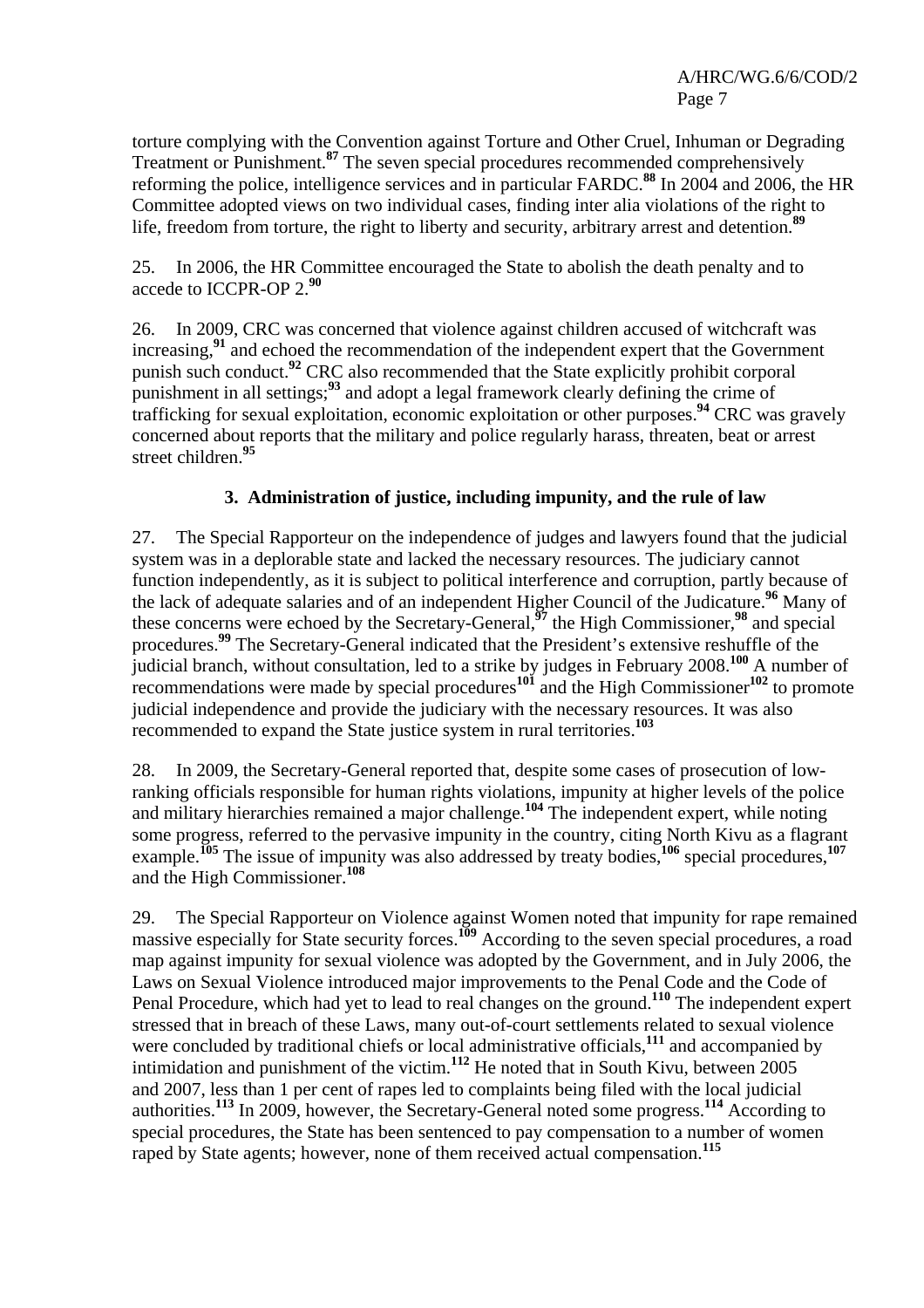30. As indicated by the independent expert, in 2005, an amnesty law was promulgated, amnestying "all Congolese" for "acts of war, political offences and crimes of opinion" committed between August 1996 and June 2003.**<sup>116</sup>** The Secretary-General referred to the promulgation in May 2009 of an amnesty law for acts of war and crimes committed in North and South Kivu after June 2003. The law does not cover genocide, war crimes or crimes against humanity.**<sup>117</sup>**

31. According to the seven thematic special procedures, fighting impunity should be the number one priority.<sup>118</sup> They recommended that the Government remove identified perpetrators of serious human rights violations from its ranks, and echoed the call of the Security Council for the establishment of a screening mechanism where each officer is vetted for his past human rights record, including for key official positions.**<sup>119</sup>** The High Commissioner recommended that the Government take all necessary measures to execute arrest warrants issued by the International Criminal Court (ICC) and combat impunity domestically, inter alia through the adoption of legislation implementing the Rome Statute, and that alleged perpetrators of war crimes and crimes against humanity regardless of hierarchical rank be prosecuted.**<sup>120</sup>** Regarding the massive violations that took place between 1993 and 2003, notably, special procedures suggested establishing joint benches, comprising national and international judges, sitting in national courts, as an appropriate transitional justice tool that could be combined with truthseeking initiatives.<sup>121</sup> The Secretary-General reported on the priority that should be accorded to assisting the authorities in devising and implementing a transitional justice strategy based on the recommendations of the OHCHR-led mapping exercise, which is due to end in June 2009.**<sup>122</sup>**

32. In 2009, CRC recommended ensuring the swift establishment of the juvenile court system envisaged by the Child Protection Code.**<sup>123</sup>**

33. CAT recommended ensuring that military courts solely try military personnel for military offences.**<sup>124</sup>** The HR Committee**<sup>125</sup>** and the independent expert**<sup>126</sup>** made similar recommendations.

34. Special procedures observed deplorable conditions of detention**<sup>127</sup>** and described penitentiary reform as an absolute necessity.**<sup>128</sup>** The Secretary-General reported on overpopulation being 600 per cent of capacity, lack of food and health care, outdated prison laws and regulations, and severe shortcomings in terms of infrastructure, operations and training.**<sup>129</sup>** In her report, the High Commissioner estimated that more than 80 per cent of inmates were on remand,**<sup>130</sup>** and that 65 prisoners died between March 2008 and March 2009.**<sup>131</sup>** She considered that confinement in a Congolese prison in itself often amounted to cruel, inhuman or degrading treatment,**<sup>132</sup>** and recommended allocating adequate resources to the penitentiary system.**<sup>133</sup>** In 2006, CAT also expressed concern regarding the treatment of prisoners, referring to the use of corporal punishment, solitary confinement and food deprivation as disciplinary measures, and to minors and women often not being segregated from adults and men.**<sup>134</sup>**

# **4. Freedom of expression, association and peaceful assembly, and right to participate in public and political life**

35. The High Commissioner noted that two years after the 2006 elections, a climate of intimidation expanded and seriously hampered any form of critical dialogue, political tolerance or free expression.**<sup>135</sup>** She referred to clashes in Bas-Congo in February-March 2008 between PNC and the local politico-religious movement Bundu Dia Kongo (BDK) as striking examples of such repression.**<sup>136</sup>** A MONUC investigation into these events concluded that the death toll of over 100 resulted largely from unwarranted or excessive use of force and in some cases arbitrary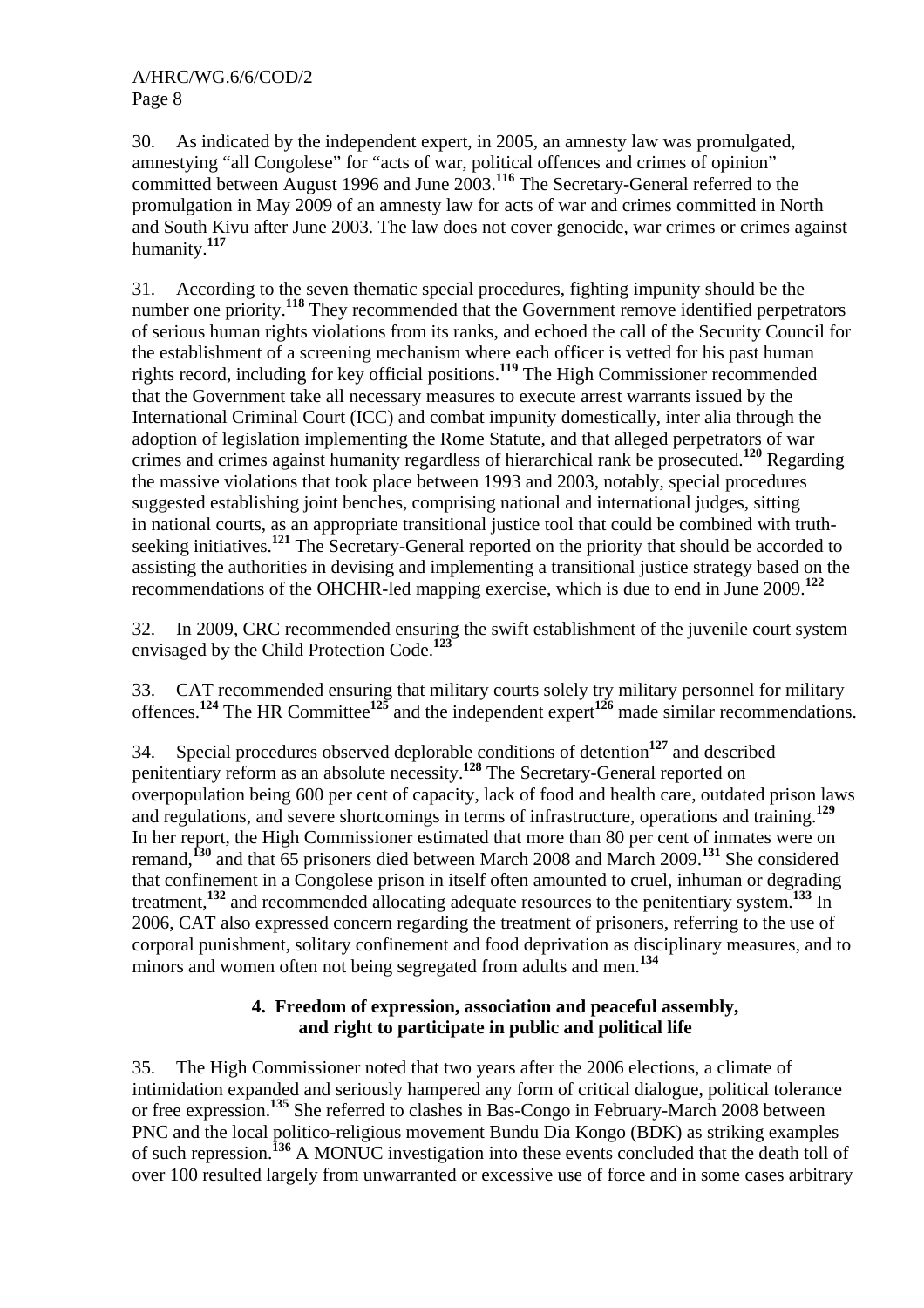executions by PNC, although some civilians lost their lives due to violence by BDK adherents. The Government, rejecting these conclusions, stated it would launch its own investigation.**<sup>137</sup>**

36. The High Commissioner stressed that other political groups such as the Mouvement de Libération du Congo (MLC) of former Vice-President Bemba were the targets of threats, arbitrary arrests, incommunicado detention, torture and other forms of intimidation or repression.**<sup>138</sup>** The Secretary-General and MONUC reported on the March 2007 events in Kinshasa, when security forces assaulted the Bemba security detail and about 300 persons were killed.**<sup>139</sup>** The High Commissioner indicated that in 2008, dozens of new cases of arbitrary detention of persons affiliated with MLC were reported.**<sup>140</sup>**

37. The High Commissioner further noted in her April 2009 report that several persons were arrested due to their ethnicity or perceived affiliation to CNDP and detained in Kinshasa.**<sup>141</sup>**

38. The High Commissioner noted that in July 2008, a governmental commission began a process of releasing more than 200 political detainees, but estimated that there were still 160 remaining political detainees.**<sup>142</sup>** She recommended clarifying charges against persons held in pre-trial detention, releasing those solely detained for their opinions or for civil matters, and providing expeditious judicial review for all others.**<sup>143</sup>**

39. As stressed by the High Commissioner,**<sup>144</sup>** the Secretary-General**<sup>145</sup>** and the independent expert,**<sup>146</sup>** human rights activists and journalists also regularly faced death threats, intimidation and harassment, ill-treatment, arbitrary arrests and detention and violations of their freedom of movement, speech and association.<sup>147</sup> Emblematic cases were the killings of journalists Serge Maheshe and Didace Namujimbo, from the United Nations Radio Okapi.**<sup>148</sup>** In 2009, the Special Rapporteur on human rights defenders stressed that journalists often exercised self-censorship in fear of reprisals and were denied access to information. She noted that authorities and non-State actors stigmatized human rights defenders as "enemies" or "opponents"; that defenders were particularly exposed when supporting victims of grave violations, most notably sexual violence; and when fighting impunity; supporting the ICC work; and denouncing the illegal exploitation of natural resources. Several non-governmental organizations (NGOs) had not been granted legal personality; and defenders needed an authorization to hold demonstrations, despite constitutional provisions.**<sup>149</sup>** Special procedures promoted the adoption of national and provincial laws protecting defenders and made several other recommendations.**<sup>150</sup>**

40. CEDAW expressed concern about the small number of women in public life and decisionmaking,<sup>151</sup> and in leadership positions in the transition process.<sup>152</sup> The seven special procedures indicated that the drafting of a gender parity law to implement the Constitution was still ongoing. Women remained grossly underrepresented in the newly established democratic institutions and within law enforcement, armed forces and the justice system.<sup>153</sup>A 2008 United Nations Statistics Division source indicated that the proportion of seats held by women in Parliament decreased from 12 per cent in 2005 to 8.4 per cent in 2008.**<sup>154</sup>**

# **5. Right to work and to just and favourable conditions of work**

41. In 2009, the ILO Committee of Experts on the Application of Conventions and Recommendations noted reports of arrests and acts of violence against strikers,**<sup>155</sup>** and the reported obstruction of trade-union activities, arrest of trade unionists and threats.**<sup>156</sup>**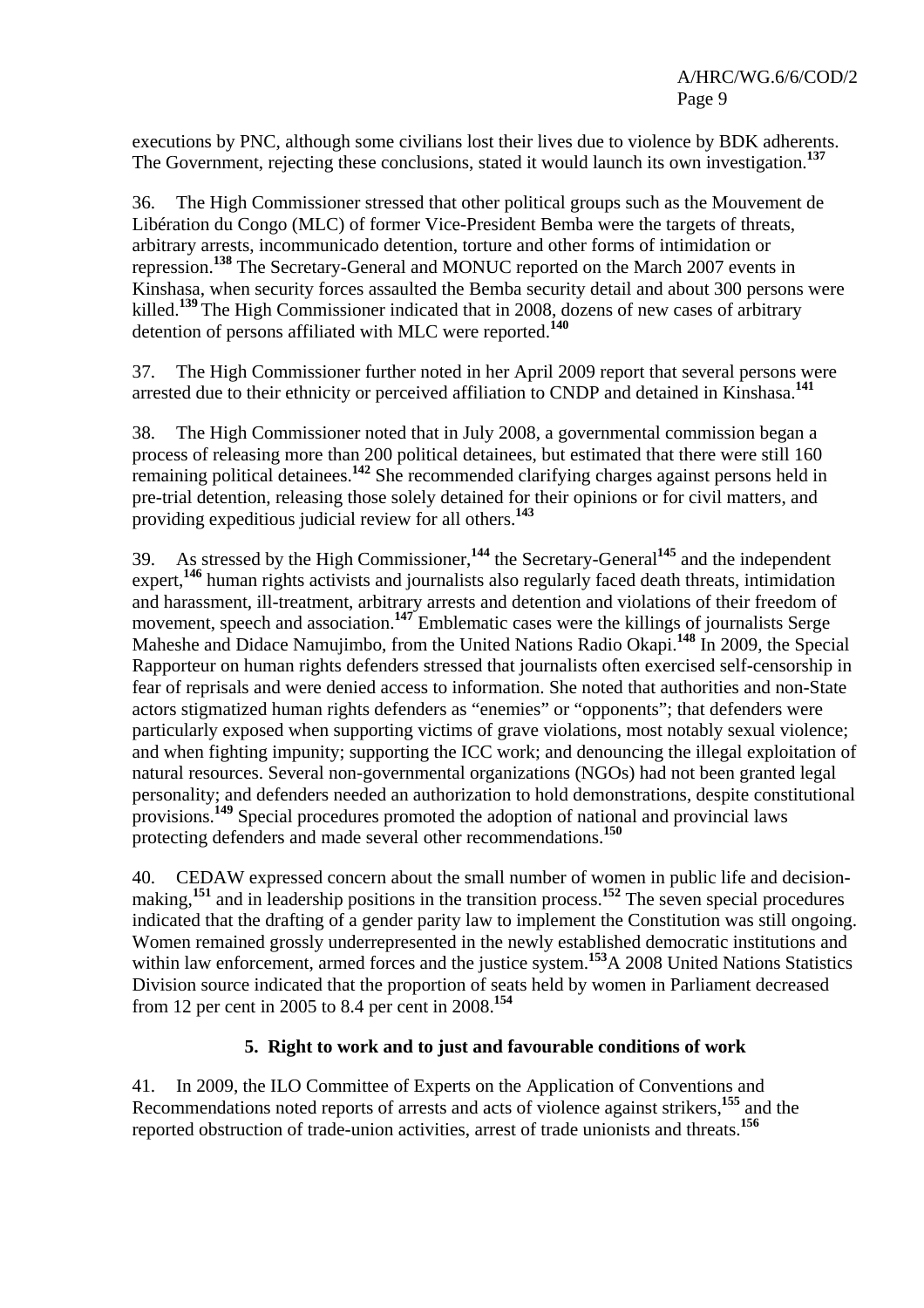42. The seven special procedures stressed that the extraction and trade of minerals often involved forced labour.**<sup>157</sup>** In 2007, particular concern was expressed by CERD about reports that "Pygmies" (Bambuti, Batwa and Bacwa) were sometimes subjected to forced labour,<sup>158</sup> and the independent expert referred to evidence that police forces in Equateur had been responsible for forced labour inflicted on the civilian population in Boklongo-Loka.**<sup>159</sup>**

43. In 2009, CRC was concerned that child labour persisted and that five-year-old children worked in dangerous conditions in the mining industry, notably in the Katanga region.**<sup>160</sup>** The ILO Committee requested information concerning measures taken to prohibit hazardous work for children in mines.**<sup>161</sup>**

44. CEDAW expressed concern that Labour Code provisions continued to discriminate against women.<sup>162</sup> In 2008, the ILO Committee referred to legislation appearing to require/requiring women to obtain their husband's authorization to take up salaried employment, to be recruited as a career member of the public service or appointed as a magistrate.<sup>163</sup> In 2009, the ILO Committee welcomed the Government's statement that the provisions were void and modifications were under way, and requested receiving the amended texts.**<sup>164</sup>**

45. The ILO Committee recalled that non-nationals cannot be excluded from the scope of application of ILO Convention No. 111.**<sup>165</sup>**

# **6. Right to social security and to an adequate standard of living**

46. CRC and CEDAW expressed concern at the high level of poverty in the country,**<sup>166</sup>** as highlighted also by the Office of the United Nations High Commissioner for Refugees (UNHCR).**<sup>167</sup>** While noting the State's Poverty Reduction Strategy, CRC remained concerned that access to safe drinking water decreased between 1990 and 2004; that less than half of the population had access to hygienic sanitation facilities; that the majority of the urban population lived in an unhealthy environment and that there was a lack of food security in the country.**<sup>168</sup>** The Secretary-General stressed that vital health, nutrition and food security indicators were at emergency thresholds,<sup>169</sup> and the independent expert that there was no real social security emergency thresholds,<sup>169</sup> system.**<sup>170</sup>**

47. CRC recommended that the Poverty Reduction Strategy take into account the root causes of poverty, including the inequitable distribution of available resources.**<sup>171</sup>** The High Commissioner recommended enhancing the efficiency of, and increasing transparency over, the collection of State resources and prioritize the allocation of these resources to further the realization of human rights.**<sup>172</sup>** According to the Special Rapporteur on violence against women, in 2005, a National Assembly Commission declared that a number of mining and other contracts signed by government authorities between 1996 and 2003 were either illegal or of limited value to the country's development and recommended their termination or renegotiation.**<sup>173</sup>**

48. CRC expressed grave concern at the current situation in the health services sector, particularly in rural areas, and the deplorable conditions and lack of human, medical and financial resources in hospitals.**<sup>174</sup>** It expressed concern, with CEDAW, at the very high rates of infant and maternal mortality, **<sup>175</sup>** and at deaths caused by preventable diseases or by HIV/AIDS.**<sup>176</sup>** According to the seven special procedures, the Government should progressively re-establish a functioning and accessible health system, while ensuring minimum standards right away. Other specific recommendations were made.**<sup>177</sup>**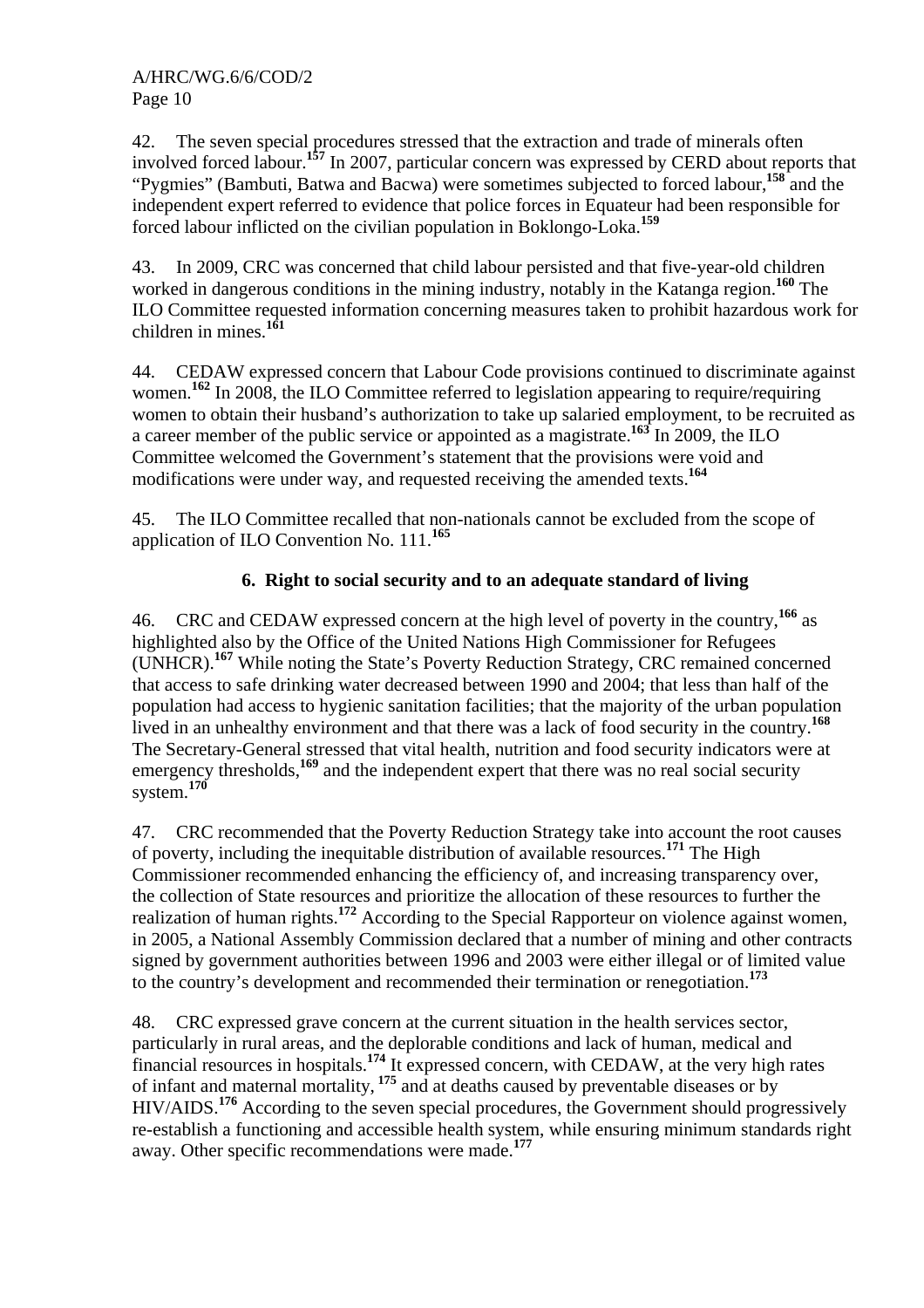## **7. Right to education**

49. While noting the constitutional provision for free public primary education, CRC was concerned that schooling costs remained relatively high. Despite governmental efforts, school enrolment rates in primary and secondary schools were low; the educational infrastructure and equipment was poor; only a small percentage of teachers were qualified and salaries were not paid regularly.**<sup>178</sup>** Similar concern was expressed by the independent expert.**<sup>179</sup>** CEDAW was concerned about the high rate of illiteracy among women and the high drop-out rate of girls, including for reasons such as pregnancy and early and forced marriage.**<sup>180</sup>** CRC recommended ensuring access to free primary education without discrimination; continuing efforts to reduce gender disparities in education, as also recommended by CEDAW;<sup>181</sup> and increasing expenditure on the education sector.**<sup>182</sup>**

# **8. Minorities and indigenous peoples**

50. In 2007, CERD regretted the State's reluctance to acknowledge the existence of indigenous peoples and minorities in its territory, and urged it to respect and protect the existence and cultural identity of all ethnic groups.**<sup>183</sup>**

51. The independent expert noted many reports calling for a focus on the rights of the indigenous and minority peoples as a matter of urgency.**<sup>184</sup>** CERD was concerned that the rights of "Pygmies" (Bambuti, Batwa and Bacwa) to own, exploit, control and use their lands, resources and communal territories were not guaranteed and that concessions were granted on the lands and territories of indigenous peoples without prior consultation.**<sup>185</sup>** It recommended taking urgent measures to redress the situation.**<sup>186</sup>**

# **9. Internally displaced persons and refugees**

52. According to the Secretary-General, as of June 2009, there were an estimated 1.7 million IDPs in the country, mainly concentrated in the Kivus and Oriental province.**<sup>187</sup>** CRC expressed concern that half of IDPs were children, as also highlighted by UNHCR.**<sup>188</sup>**

53. The dire humanitarian situation of IDPs was stressed by special procedures.**<sup>189</sup>** The Representative of the Secretary-General on the human rights of internally displaced persons indicated that IDPs were exposed to attacks by armed groups and FARDC.**<sup>190</sup>** Agreeing that the Government lacked the capacity to respond on its own to the needs of IDPs, he stressed the authorities' duty and responsibility to assist IDPs. He regretted the lack of a legal framework, of government strategy and clearly demarcated areas of competence; the lack of focal points in the central Government and in provinces, and the lack of resources needed for activities aimed at IDPs.**<sup>191</sup>** He underscored the ratification by the State of the Protocol on Protection and Assistance to Internally Displaced Persons, which offered a unique opportunity to develop, in cooperation with the international community, the framework required to enable the authorities to take on this responsibility,**<sup>192</sup>** and made several recommendations.**<sup>193</sup>**

# **III. ACHIEVEMENTS, BEST PRACTICES, CHALLENGES AND CONSTRAINTS**

54. According to the Secretary-General, the implementation of the 23 March 2009 peace agreement continued to face significant challenges, including with respect to security, governance, community reconciliation and political participation. The capacity and conduct of the newly integrated FARDC units in North and South Kivu was one key challenge.**<sup>194</sup>**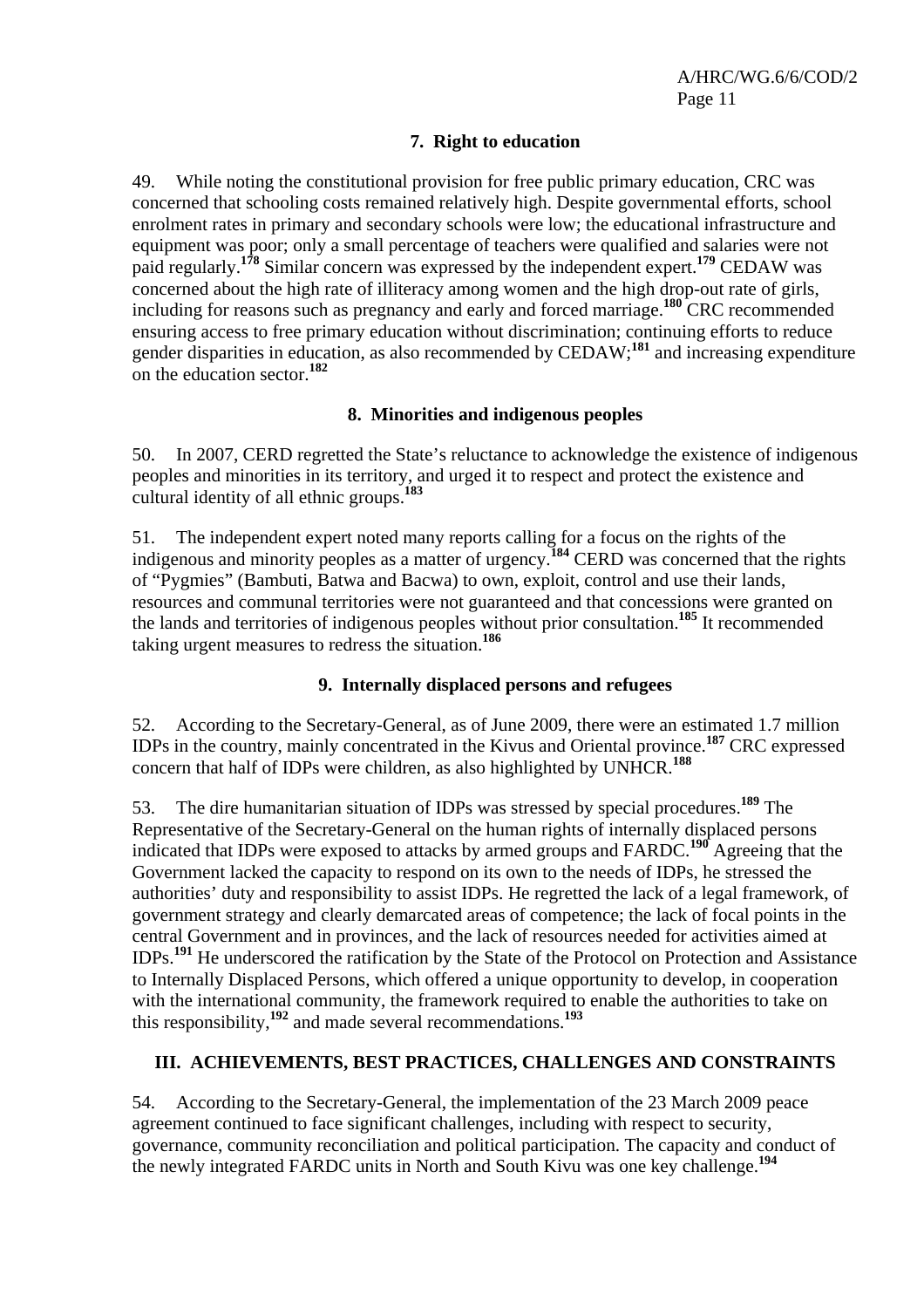55. CRC welcomed the adoption of, inter alia, the Child Protection Code (2009) and the Law on Sexual Violence (2006).**<sup>195</sup>**

## **IV. KEY NATIONAL PRIORITIES, INITIATIVES AND COMMITMENTS**

### **Specific recommendations for follow-up**

56. In Human Rights Council resolution 10/33, the seven thematic special procedures and the High Commissioner were asked to report again on the development of the situation.**<sup>196</sup>**

57. Treaty bodies requested follow-up information on their recommendations regarding the incorporation and implementation of the Convention against Torture and Other Cruel, Inhuman or Degrading Treatment or Punishment;**<sup>197</sup>** impunity, forced disappearances, arbitrary executions, abuse of orphans and follow-up on views on individual communications (HR Committee);**<sup>198</sup>** and sexual violence and the rights of "Pygmies" (Bambuti, Batwa and Bacwa) (CERD).**<sup>199</sup>**

# **V. CAPACITY-BUILDING AND TECHNICAL ASSISTANCE**

58. Recommendations to the international community were made by special procedures,**<sup>200</sup>** the High Commissioner,**<sup>201</sup>** and the Human Rights Council, which also requested OHCHR to increase and enhance its technical assistance in consultation with the Congolese authorities.**<sup>202</sup>**

59. Treaty bodies recommended seeking technical assistance/cooperation from United Nations agencies and programmes and/or the international community in a number of areas.**<sup>203</sup>** Reference to the support of the international community and MONUC was also made by the Security Council.**<sup>204</sup>**

60. In 2007, the United Nations Development Assistance Framework (UNDAF) listed envisaged activities in 2008/2012 in areas including good governance, pro-poor growth, basic social services and HIV/AIDS.**<sup>205</sup>**

### *Notes*

**1** Unless indicated otherwise, the status of ratifications of instruments listed in the table may be found in *Multilateral Treaties Deposited with the Secretary-General: Status as at 31 December 2006* (ST/LEG/SER.E.25), supplemented by the official website of the United Nations Treaty Collection database, Office of Legal Affairs of the United Nations Secretariat, http://treaties.un.org/.

<sup>2</sup> The following abbreviations have been used for this document:

| International Convention on the Elimination of All Forms of Racial Discrimination          |
|--------------------------------------------------------------------------------------------|
| International Covenant on Economic, Social and Cultural Rights                             |
| <b>Optional Protocol to ICESCR</b>                                                         |
| International Covenant on Civil and Political Rights                                       |
| <b>Optional Protocol to ICCPR</b>                                                          |
| Second Optional Protocol to ICCPR, aiming at the abolition of the death penalty            |
| Convention on the Elimination of All Forms of Discrimination against Women                 |
| <b>Optional Protocol to CEDAW</b>                                                          |
| Convention against Torture and Other Cruel, Inhuman or Degrading Treatment or              |
| Punishment                                                                                 |
| Optional Protocol to CAT                                                                   |
| Convention on the Rights of the Child                                                      |
| Optional Protocol to CRC on the involvement of children in armed conflict                  |
| Optional Protocol to CRC on the sale of children, child prostitution and child pornography |
|                                                                                            |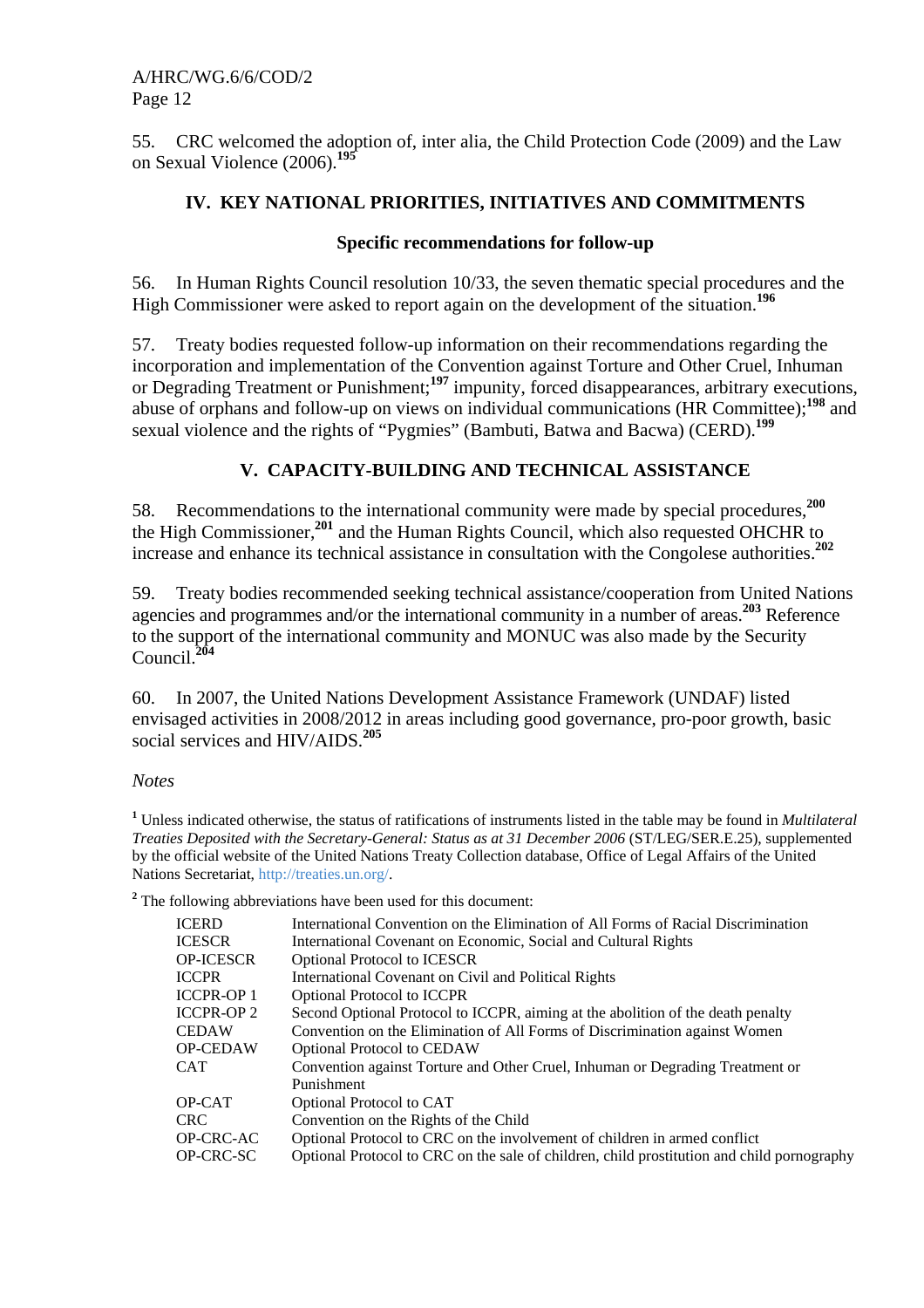| <b>ICRMW</b>   | International Convention on the Protection of the Rights of All Migrant Workers and     |
|----------------|-----------------------------------------------------------------------------------------|
|                | <b>Members of Their Families</b>                                                        |
| <b>CRPD</b>    | Convention on the Rights of Persons with Disabilities                                   |
| <b>OP-CRPD</b> | Optional Protocol to Convention on the Rights of Persons with Disabilities              |
| <b>CED</b>     | International Convention for the Protection of All Persons from Enforced Disappearance. |

<sup>3</sup> Adopted by the General Assembly in its resolution 63/117 of 10 December 2008, in which the Assembly recommended that a signing ceremony be organized in 2009. Article 17, paragraph 1, of OP-ICESCR states that "The present Protocol is open for signature by any State that has signed, ratified or acceded to the Covenant".

<sup>4</sup> Protocol to Prevent, Suppress and Punish Trafficking in Persons, Especially Women and Children, supplementing the United Nations Convention against Transnational Organized Crime.

<sup>5</sup> 1951 Convention relating to the Status of Refugees and its 1967 Protocol, 1954 Convention relating to the status of Stateless Persons and 1961 Convention on the Reduction of Statelessness.

**6** Geneva Convention for the Amelioration of the Condition of the Wounded and Sick in Armed Forces in the Field (First Convention); Geneva Convention for the Amelioration of the Condition of Wounded, Sick and Shipwrecked Members of Armed Forces at Sea (Second Convention); Convention relative to the Treatment of Prisoners of War (Third Convention); Convention relative to the Protection of Civilian Persons in Time of War (Fourth Convention); Protocol Additional to the Geneva Conventions of 12 August 1949, and relating to the Protection of Victims of International Armed Conflicts (Protocol I); Protocol Additional to the Geneva Conventions of 12 August 1949, and relating to the Protection of Victims of Non-International Armed Conflicts (Protocol II); Protocol Additional to the Geneva Conventions of 12 August 1949, and relating to the Adoption of an Additional Distinctive Emblem (Protocol III). For the official status of ratifications, see Federal Department of Foreign Affairs of Switzerland, at www.eda.admin.ch/eda/fr/home/topics/intla/intrea/chdep/warvic.html.

<sup>7</sup> International Labour Organization Convention No. 29 concerning Forced or Compulsory Labour; Convention No. 105 concerning the Abolition of Forced Labour, Convention No. 87 concerning Freedom of Association and Protection of the Right to Organize; Convention No. 98 concerning the Application of the Principles of the Right to Organize and to Bargain Collectively; Convention No. 100 concerning Equal Remuneration for Men and Women Workers for Work of Equal Value; Convention No. 111 concerning Discrimination in Respect of Employment and Occupation; Convention No. 138 concerning Minimum Age for Admission to Employment; Convention No. 182 concerning the Prohibition and Immediate Action for the Elimination of the Worst Forms of Child Labour.

<sup>8</sup> Concluding Observations of the Committee on the Elimination of Racial Discrimination (CERD/C/COD/CO/15), para. 6.

**9** S/2008/218, para. 76.

**<sup>10</sup>** A/61/475, para. 12. See also A/HRC/7/6/Add.4, para. 7.

**<sup>11</sup>** CERD/C/COD/CO/15, para. 5; Concluding observations of the Human Rights Committee (CCPR/C/COD/CO/3), para. 5. Concluding observations of the Committee on the Rights of the Child (CRC/C/COD/CO/2), para. 3 (*c*).

<sup>12</sup> For the list of national human rights institutions with accreditation status granted by the International Coordinating Committee of National Institutions for the Promotion and Protection of Human Rights (ICC), see A/HRC/10/55, annex I.

**<sup>13</sup>** CERD/C/COD/CO/15, para. 11; CRC/C/COD/CO/2, para. 17. See also S/2009/160, para. 68.

**<sup>14</sup>** A/HRC/8/4/Add.2, para. 89; Press release of the Special Rapporteur on the situation of human rights defenders(June 2009).

**<sup>15</sup>** A/HRC/10/58, para. 61 (*a*) (iv).

**<sup>16</sup>** Except in 2006 and 2007. Commission on Human Rights resolutions 1993/61, 1994/87, 1995/69, 1996/77, 1997/58, 1998/61, 1999/56, 2000/15, 2001/19, 2002/14, 2003/15 (Situation of human rights in Zaire and in the Democratic Republic of the Congo); resolutions 2004/84 and 2005/85 (Technical cooperation and advisory services in the Democratic Republic of the Congo); Human Rights Council resolutions 7/20 of 2008 (Technical cooperation and advisory services in the Democratic Republic of the Congo) and 10/33 of 2009 (Situation of human rights in the Democratic Republic of the Congo and the strengthening of technical cooperation and consultative services).

**<sup>17</sup>** Human Right Council resolution 7/20.

**<sup>18</sup>** Resolution S-8/1, paras. 11-12.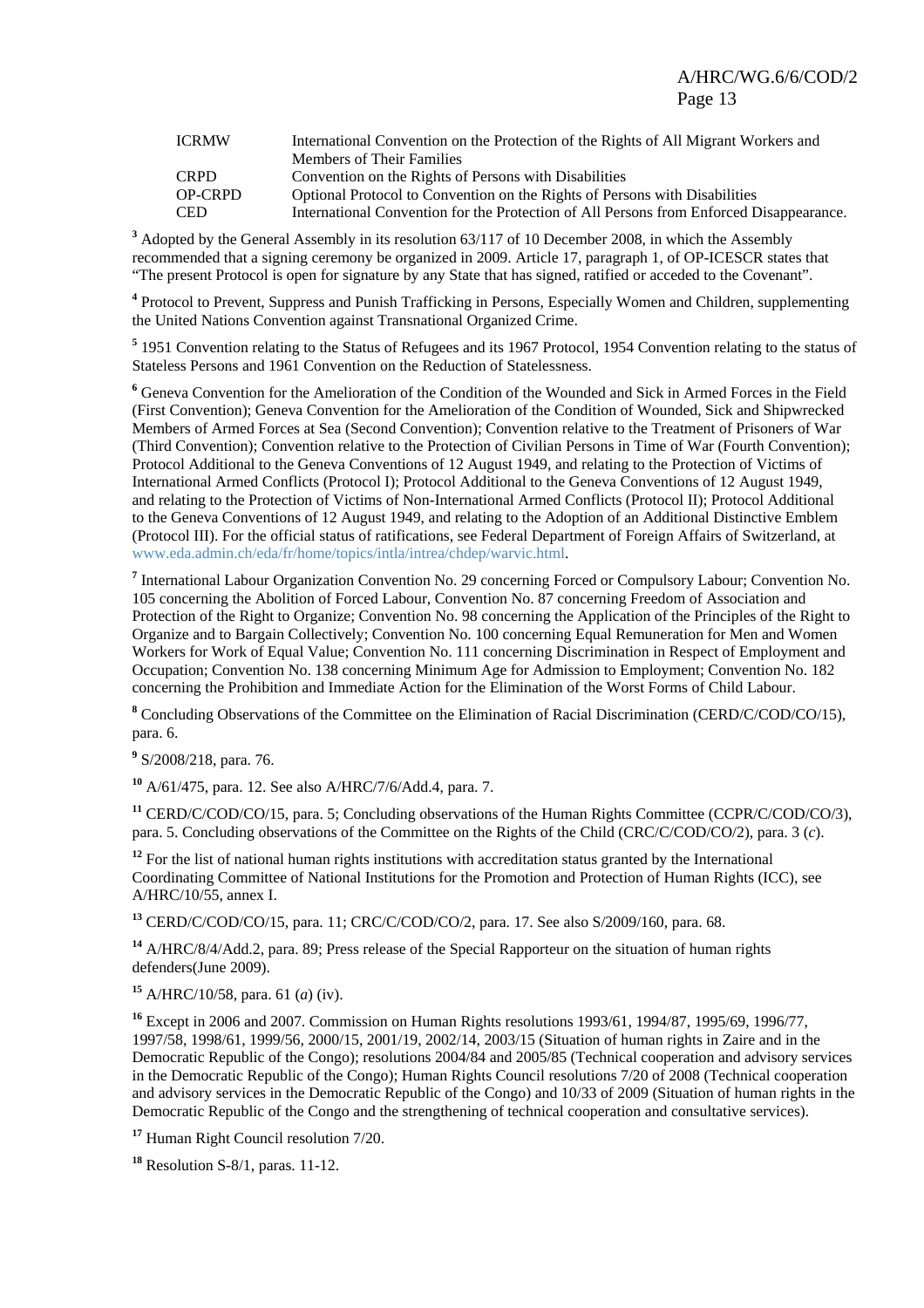**<sup>19</sup>** The following abbreviations have been used for this document:

| <b>CERD</b>         | Committee on the Elimination of Racial Discrimination        |
|---------------------|--------------------------------------------------------------|
| <b>CESCR</b>        | Committee on Economic, Social and Cultural Rights            |
| <b>HR</b> Committee | Human Rights Committee                                       |
| <b>CEDAW</b>        | Committee on the Elimination of Discrimination against Women |
| <b>CAT</b>          | Committee against Torture                                    |
| <b>CRC</b>          | Committee on the Rights of the Child.                        |

**<sup>20</sup>** Chairman of CERD, letter dated 18 August 2006.

<sup>21</sup> CERD, Seventy-first Session, summary record of the  $1827<sup>th</sup>$  meeting (6 August 2007) (CERD/C/SR.1827), para. 10.

<sup>22</sup> See the press release of the Special Rapporteur on the situation of human rights defenders (June 2009).

**<sup>23</sup>** A/HRC/8/6/Add.3.

**<sup>24</sup>** A/HRC/10/59.

**<sup>25</sup>** A/HRC/7/6/Add.4.

**<sup>26</sup>** A/HRC/8/4/Add.2.

**<sup>27</sup>** A/HRC/10 /59, para. 6.

<sup>28</sup> The questionnaires included in this section are those which have been reflected in an official report by a special procedure mandate holder.

**<sup>29</sup>** See (*a*) report of the Special Rapporteur on the right to education (A/HRC/4/29), questionnaire on the right to education of persons with disabilities sent in 2006; (*b*) report of the Special Rapporteur on the human rights of migrants (A/HRC/4/24), questionnaire on the impact of certain laws and administrative measures on migrants sent in 2006; (*c*) report of the Special Rapporteur on trafficking in persons, especially women and children (A/HRC/4/23), questionnaire on issues related to forced marriages and trafficking in persons sent in 2006; (*d*) report of the Special Representative of the Secretary-General on human rights defenders (E/CN.4/2006/95 and Add.5), questionnaire on the implementation of the Declaration on the Right and Responsibility of Individuals, Groups and Organs of Society to Promote and Protect Universally Recognized Human Rights and Fundamental Freedoms sent in June 2005; (*e*) report of the Special Rapporteur on the situation of human rights and fundamental freedoms of indigenous people (A/HRC/6/15), questionnaire on the human rights of indigenous people sent in August 2007; (*f*) report of the Special Rapporteur on trafficking in persons, especially in women and children (E/CN.4/2006/62) and the Special Rapporteur on the sale of children, child prostitution and child pornography (E/CN.4/2006/67), joint questionnaire on the relationship between trafficking and the demand for commercial sexual exploitation sent in July 2005; (*g*) report of the Special Rapporteur on the right to education (E/CN.4/2006/45), questionnaire on the right to education for girls sent in 2005; (*h*) report of the Working Group on mercenaries (A/61/341), questionnaire concerning its mandate and activities sent in November 2005; (*i*) report of the Special Rapporteur on the sale of children, child prostitution and child pornography (A/HRC/4/31), questionnaire on the sale of children's organs sent in July 2006; (*j*) report of the Special Rapporteur on the sale of children, child prostitution and child pornography (A/HRC/7/8), questionnaire on assistance and rehabilitation programmes for child victims of sexual exploitation sent in July 2007; (*k*) report of the Special Representative of the Secretary-General on the issue of human rights and transnational corporations and other business enterprises (A/HRC/4/35/Add.3), questionnaire on human rights policies and management practices; (*l*) report of the Special Rapporteur on the right to education (A/HRC/8/10), questionnaire on the right to education in emergency situations sent in 2007; (*m*) report of the Special Rapporteur on the right to education (June 2009) (A/HRC/11/8), questionnaire on the right to education for persons in detention; (*n*) report of the independent expert on the question of human rights and extreme poverty to the HRC eleventh session (June 2009) (A/HRC/11/9), questionnaire on Cash Transfer Programmes, sent in October 2008; (*o*) report of the Special Rapporteur on violence against women (June 2009) (A/HRC/11/6), questionnaire on violence against women and political economy.

**<sup>30</sup>** A/HRC/10/58, para. 47.

<sup>31</sup> For the mandate of the Human Rights Division of MONUC, see Security Council resolutions 1565 (2004), 1756 (2007), 1794 (2007) and 1856 (2008).

**<sup>32</sup>** OHCHR Annual Report 2006, p. 48.

**<sup>33</sup>** OHCHR 2008 Report, Activities and results, p. 87.

**<sup>34</sup>** OHCHR Annual Report 2007, Activities and results, p. 77.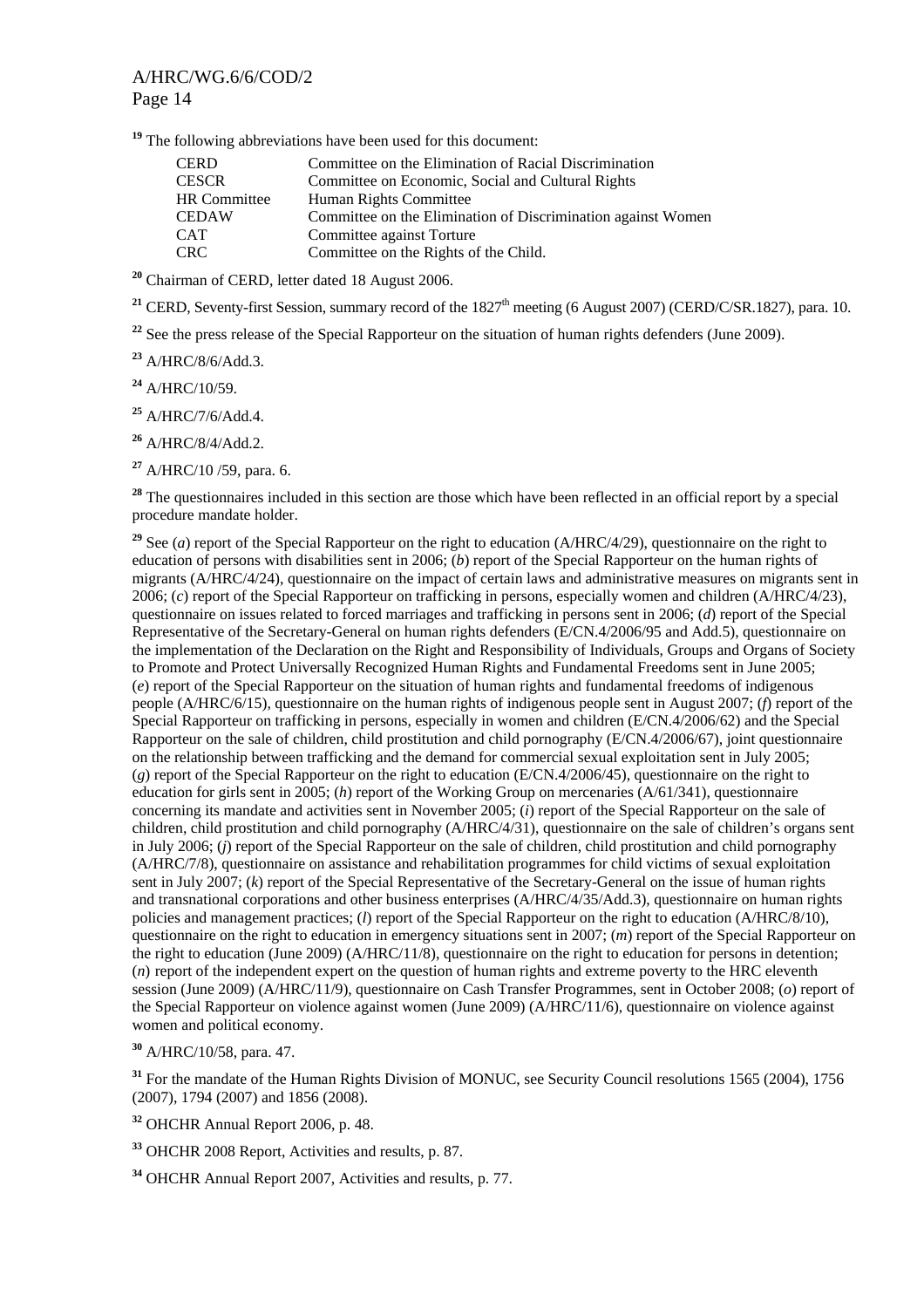A/HRC/10/58, para. 48.

OHCHR 2008 Report, Activities and results, p. 88.

<sup>37</sup> With the Department of Peacekeeping Operations (DPKO), MONUC and the United Nations Development Programme (UNDP). See OHCHR 2008 Report, Activities and results, p. 88. See also A/HRC/10/58, para. 24.

A/61/38 (Part III), para. 345; CERD/C/COD/CO/15, para. 12.

A/HRC/10/59, paras. 82-85. See also A/HRC/7/6/Add.4, paras. 96-101.

A/61/38 (Part III), para. 347; CCPR/C/COD/CO/3, para. 11 (*a*).

A/HRC/10/59, para. 84.

A/61/38 (Part III), para. 341.

CERD/C/COD/CO/15, paras. 18-19.

Ibid., para. 17.

A/HRC/10/59, para. 80. See also A/HRC/7/6/Add.4, para. 8.

A/HRC/7/6/Add.4, paras. 4-6; A/HRC/8/6/Add.3, para. 9. See also A/HRC/8/4/Add.2, para. 3.

 A/60/395, summary; E/CN.4/2006/113, summary; A/61/475, summary; A/HRC/4/7, summary; A/62/313, summary; A/HRC/7/25, summary. See also CCPR/C/COD/CO/3, para. 15.

A/HRC/10/30, para. 29.

A/HRC/10/59, para. 77.

A/HRC/10/58, para. 6.

Ibid., para. 15.

 S/2008/728, paras. 27 and 31. See also S/2008/433, para. 61; S/2008/218, para. 48 (CNDP). See also H/HRC/10/59, paras. 24 and 26-27.

 S/2009/335, paras. 8-10 and 27. See also Group of Experts on the Democratic Republic of the Congo (S/2009/253), paras. 26 and 29-40.

Resolution S-8/1, para. 9 (*a*).

A/HRC/10/59, paras. 73-74; A/HRC/8/4/Add.2, para. 76 (*c*), A/HRC/7/6/Add.4, para. 9.

S/2005/832, para. 49.

 See also the United Nations Panel of Experts on the Illegal Exploitation of Natural Resources and Other Forms of Wealth of the Democratic Republic of the Congo (S/2001/357); Group of Experts appointed by the Security Council, which investigated the illicit transfer of embargoed materials in South Kivu, North Kivu and Ituri (S/2007/423), para. 37. See also the Final report of the Group of Experts on the Democratic Republic of the Congo, (S/2008/773), para. 113.

Final report of the Group of Experts on the Democratic Republic of the Congo (S/2008/773), paras. 130 and 135.

A/HRC/10/59, para. 105; A/HRC/4/7, para. 67.

Resolution S-8/1, para. 9 (*a*).

A/HRC/10/59, paras, 68-69.

Resolution S-8/1, para. 6.

A/HRC/10/59, para. 86.

Ibid., para. 86.

Ibid., para. 106.

Report of the Secretary-General on children and armed conflict (A/63/785-S/2009/158), para. 44.

A/HRC/10/58, para. 36; A/HRC/7/6/Add.4, p 105.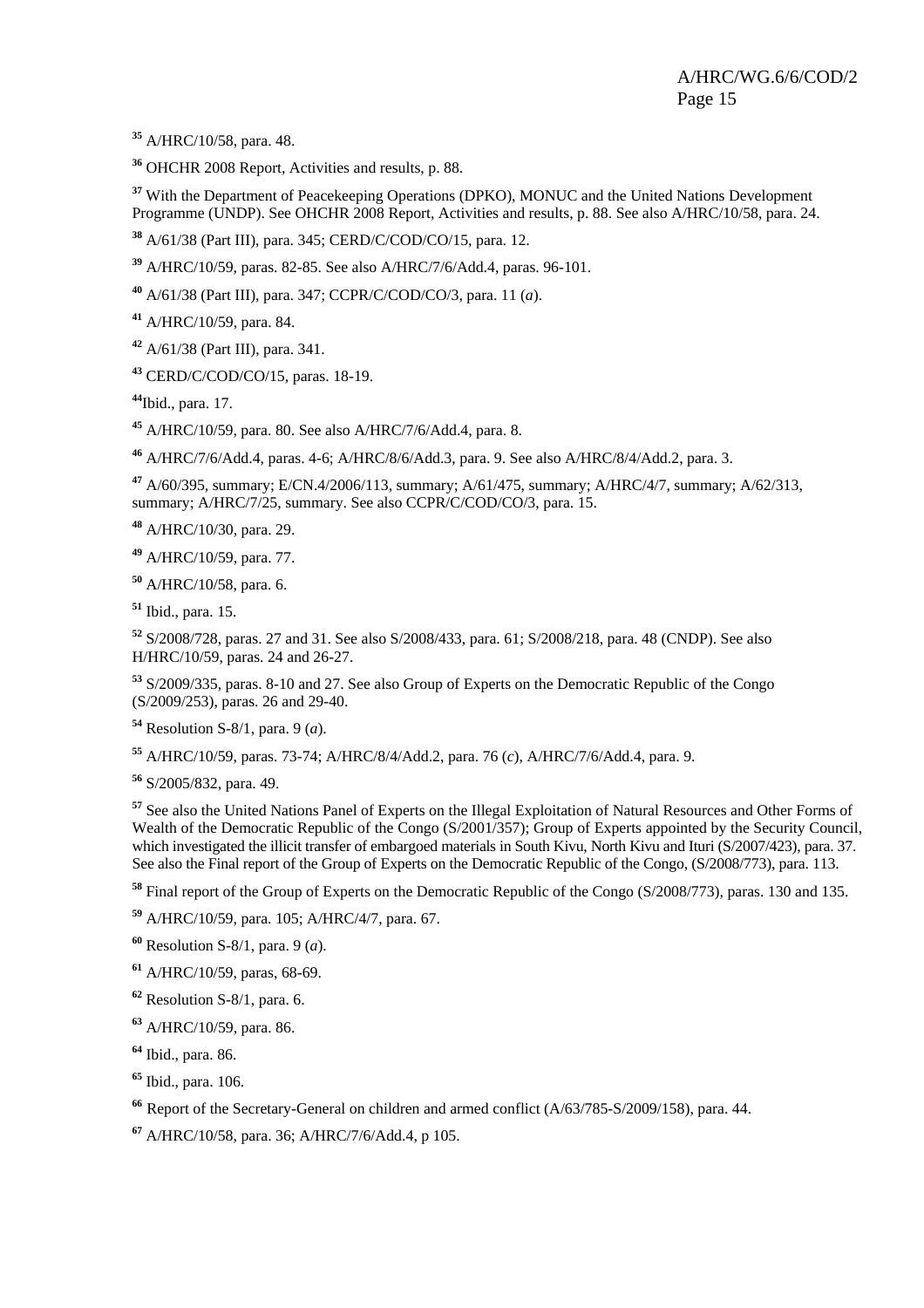A/HRC/10/59, para. 43; A/HRC/7/25, para. 39; A/HRC/4/7, para. 30; E/CN.4/2006/113, para. 101; E/CN.4/2005/120, para. 56. See also Special Representative of the Secretary-General for Children and Armed Conflict, Submission to UPR on the Democratic Republic of the Congo, p. 2.

 A/61/38 (Part III), para. 338; CERD/C/COD/CO/15, para. 15; Concluding observations of the Committee against Torture (CAT/C/DRC/CO/1), para. 12; CRC/C/COD/CO/2, para. 41. See also CCPR/C/COD/CO/3, para. 13.

S/2009/160, para. 69.

S/2008/433, para. 67.

A/HRC/7/6/Add.4, para. 106.

A/HRC/7/25, para. 49.

 A/HRC/10/58, para. 61; A/HRC/10/59, paras. 102-104; A/HRC/7/6/Add.4, paras, 108-111; A/HRC/8/4/Add.2, para. 80; A/HRC/7/25, para. 66; CERD/C/COD/CO/15, para. 15; CRC/C/COD/CO/2, para. 42; A/61/38 (Part III), para. 339; CCPR/C/COD/CO/3, para. 13.

S/2009/335, para. 43.

CRC/C/COD/CO/2, para. 67; S/AC.51/2009/3, para. 5.

S/2008/693, para. 105.

Ibid., para. 19.

A/HRC/10/59, para. 54. See also the Group of Experts (December 2008) (S/2008/728), paras. 169-170.

 CRC/C/COD/CO/2, para. 72. See also ILO Committee of Experts on the Application of Conventions and Recommendations, Individual Observation concerning ILO Worst Forms of Child Labour Convention, 1999 (No. 182), (, Geneva, 2009) ((ILOLEX) 062009COD182), p. 3.

A/HRC/10/59, para. 99.

 Special Representative of the Secretary-General for Children and Armed Conflict submission to UPR on the Democratic Republic of the Congo, p. 6.

S/2009/160, para. 66. See also S/2008/218, para. 49; A/HRC/10/59, para. 18.

A/HRC/10/58, paras. 39-43.

Ibid., para. 43. See also recommendation, para. 61 (*a*) (vi).

CAT/DRC/CO/1, para. 7.

Ibid., para. 5; CRC/C/COD/CO/2, para. 38.

A/HRC/ 10/ 59, para. 96.

CCPR/C/81/D/962/2001, paras. 5.2-6; CCPR/C/86/D/1177/2003, paras. 6.1-7.

CCPR/C/COD/CO/3, para. 17.

CRC/C/COD/CO/2, para. 78.

Ibid., para. 79; A/61/475, para. 118. See also E/CN.4/2006/113, para. 119.

CRC/C/COD/CO/2, para. 40.

Ibid., para. 83.

Ibid., para. 76.

A/HRC/8/4/Add.2, para. 69.

S/2008/433, para. 62.

A/HRC/10/58, para. 19.

 A/HRC/7/25, paras. 23-27; A/61/475, paras. 143 and 145; A/HRC/10/59, paras. 61-62. See also A/HRC/7/6/Add.4, para. 108 (*b*).

S/2008/218, para. 24.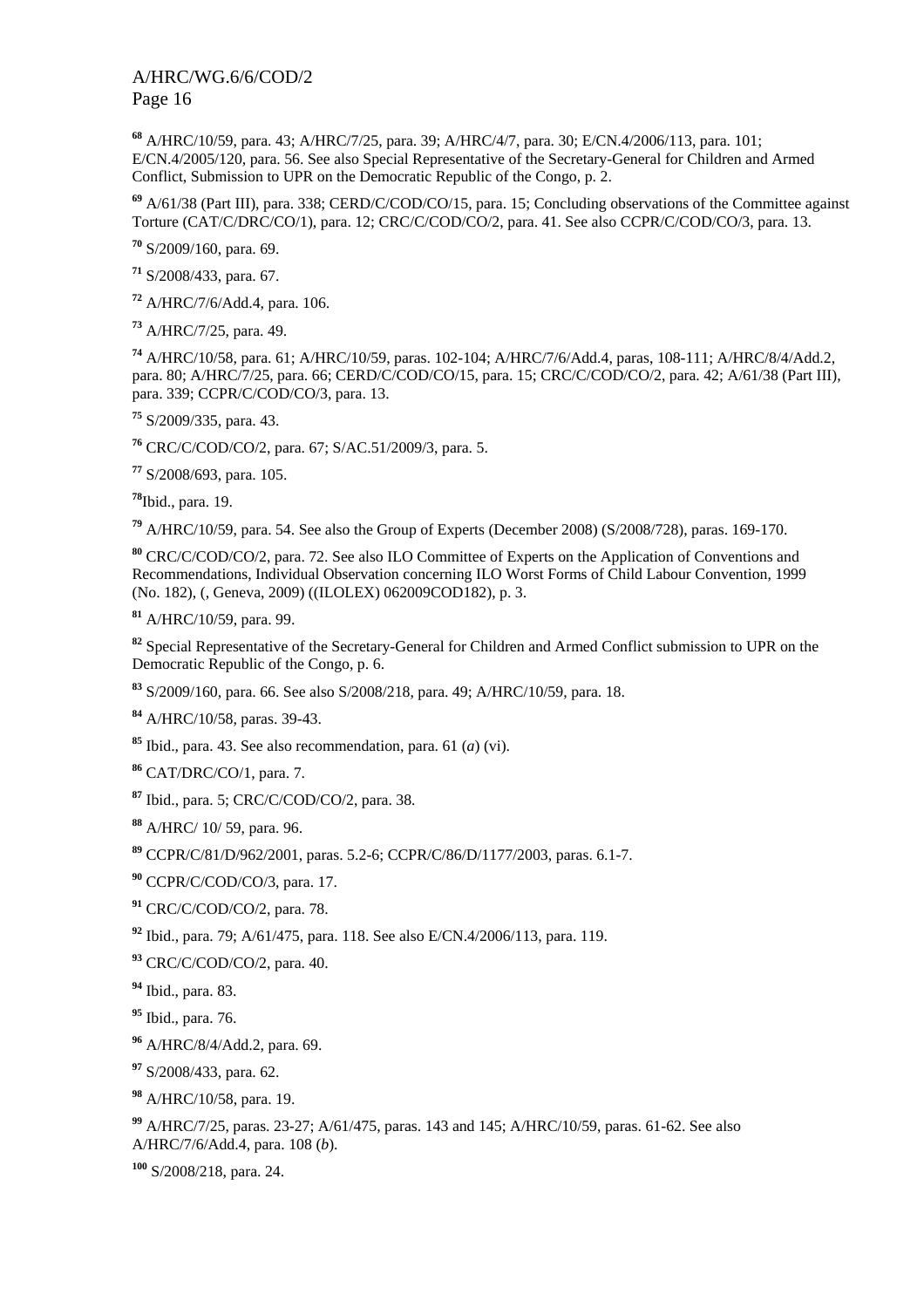A/HRC/7/25, pp. 2-3. See in particular A/HRC/8/4/Add.2, paras. 74-90. See also A/HRC/10/59, paras. 91-92.

- A/HRC/10/58, para. 61 (*a*) (v).
- A/HRC/10/59, para. 93.
- S/2009/160, para. 67.
- A/HRC/7/25, paras. 5-15.

CCPR/C/COD/CO/3, para. 10; CAT/C/DRC/CO/1, para. 6; CRC/C/COD/CO/2, paras. 42, 70 and 85.

 A/HRC/10/59, paras. 59 et seq.; A/HRC/8/6/Add.3, para. 75 (*a*) (ii); Press release of the Special Rapporteur on the situation of human rights defenders (June 2009). See also Special Representative of the Secretary-General for Children and Armed Conflict submission to UPR on the Democratic Republic of the Congo, p. 7.

- A/HRC/10/58, paras. 17-24.
- A/HRC/7/6/Add.4, para. 105.
- A/HRC/10/59, paras. 41-42.
- A/HRC/7/25, para. 40. See also A/HRC/10/58, para. 36.
- A/HRC/7/25, para. 41.
- Ibid., para. 44.
- S/2009/335, para. 42.
- A/HRC/10/59, para. 40.
- E/CN.4/2006/113, para. 27.
- S/2008/693, para. 4; S/2009/335, para. 7.
- A/HRC/10/59, para. 91.
- Ibid., para. 97. See also A/HRC/4/7, para. 67; Security Council resolution 1856 (2008), para. 22.
- A/HRC/10/58, para. 61.
- A/HRC/10/59, para. 95. See also A/HRC/7/25, para. 69 (*g*).
- S/2009/160, para. 68. See also A/HRC/10/58, para. 24.
- CRC/C/COD/CO/2, para. 89 (*a*).
- CAT/C/DRC/CO/1, para. 9.
- CCPR/C/COD/CO/3, para. 21.
- A/HRC/7/25, para. 65 (*e*). See also A/HRC/10/59, para. 90.
- A/61/475, paras. 138-141; A/HRC/10/59, para. 63. See also S/2009/160, para. 88.
- A/HRC/10/59, para. 63.
- S/2009/160, para. 88; S/2008/728, para. 39.
- A/HRC/10/58, para. 41.
- Ibid., para. 44. See also S/2008/728, para. 39; S/2008/218, para. 68.
- A/HRC/10/58, para. 44.
- Ibid., para. 61 (*a*) (viii).
- CAT/DRC/CO/1, para. 11.
- A/HRC/10/58, para. 25. See also A/HRC/7/25, para. 52.
- A/HRC/10/58, para. 3.

 S/2008/433, paras. 59-60. OHCHR, Division des droits de l'homme de la MONUC, Rapport spécial, Enquête spéciale sur les événements de février et mars 2008 au Bas-Congo (mai 2008).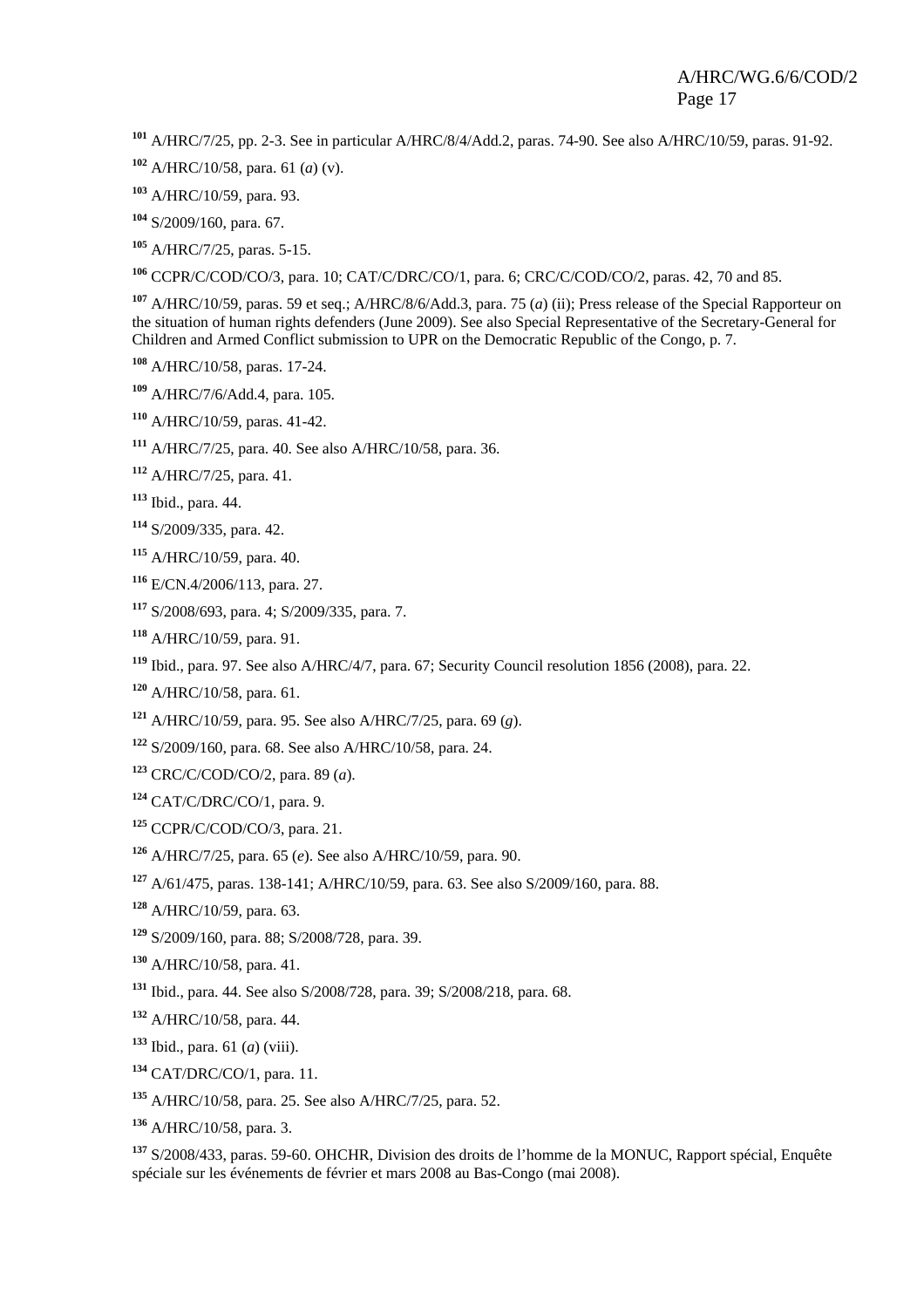A/HRC/10/58, para. 26.

 S/2007/391, para. 5. MONUC, Rapport spécial, Enquête spéciale sur les événements de mars 2007 à Kinshasa (janvier 2008). See also S/PRST/2007/9.

A/HRC/10/58, para. 26.

Ibid., para. 27.

Ibid., paras. 3 and 28.

Ibid., para. 61 (*a*) (ix).

Ibid., para. 29.

S/2008/728, para. 31; S/2009/160, para. 66.

A/HRC/7/25, para. 52.

 See CCPR/C/COD/CO/3, paras. 22-23, and A/HRC/10/59, paras. 43-49. See also Press release of the Special Rapporteur on the situation of human rights defenders (June 2009).

 A/HRC/10/58, paras. 30-32; Press release of the Special Rapporteur on the situation of human rights defenders (June 2009).

Press release of the Special Rapporteur on the situation of human rights defenders (June 2009).

Ibid.; A/HRC/10/59, paras. 114-116.

A/61/38 (Part III), para. 354.

Ibid., para. 334.

A/HRC/10/59, para. 84.

United Nations Statistics Division coordinated data and analyses, available at http://mdgs.un.org/unsd/mdg.

 ILO Committee of Experts on the Application of Conventions and Recommendations, Individual Observation concerning Freedom of Association and Protection of the Right to Organise Convention, 1948 (No. 87) (Geneva, 2009) ((ILOLEX) 062009COD087), para. 2.

Ibid., p. 1.

A/HRC/10/59, para. 74.

CERD/C/COD/CO/15, paras. 18-19.

A/HRC/4/7, para. 32.

CRC/C/COD/CO/2, para. 80.

 ILO Committee of Experts on the Application of Conventions and Recommendations, Individual Direct Observation concerning Worst Forms of Child Labour Convention, 1999 (No. 182), 2009 ((ILOLEX) 062009COD182), p. 4.

A/61/38 (Part III), para. 346.

 ILO Committee of Experts on the Application of Conventions and Recommendations, Individual Direct Request concerning ILO Discrimination (Employment and Occupation) Convention, 1958 (No. 111) (Geneva, 2008) ((ILOLEX) 092008COD111), para. 5.

 Ibid., Individual Observation concerning ILO Discrimination (Employment and Occupation) Convention, 1958 (No. 111) (Geneva, 2009) ((ILOLEX) 062009COD111), para. 2.

 Ibid., Individual Direct Request concerning ILO Discrimination (Employment and Occupation) Convention, 1958 (No. 111) (Geneva, 2008) ((ILOLEX) 092008COD111), para. 2.

CRC/C/COD/CO/2, para. 7; A/61/38 (Part III), para. 340.

UNHCR submission to UPR on the Democratic Republic of Congo, p. 1, citing CRC/C/COD/CO/2, para. 7.

CRC/C/COD/CO/2, para. 63.

S/2008/728, para. 40.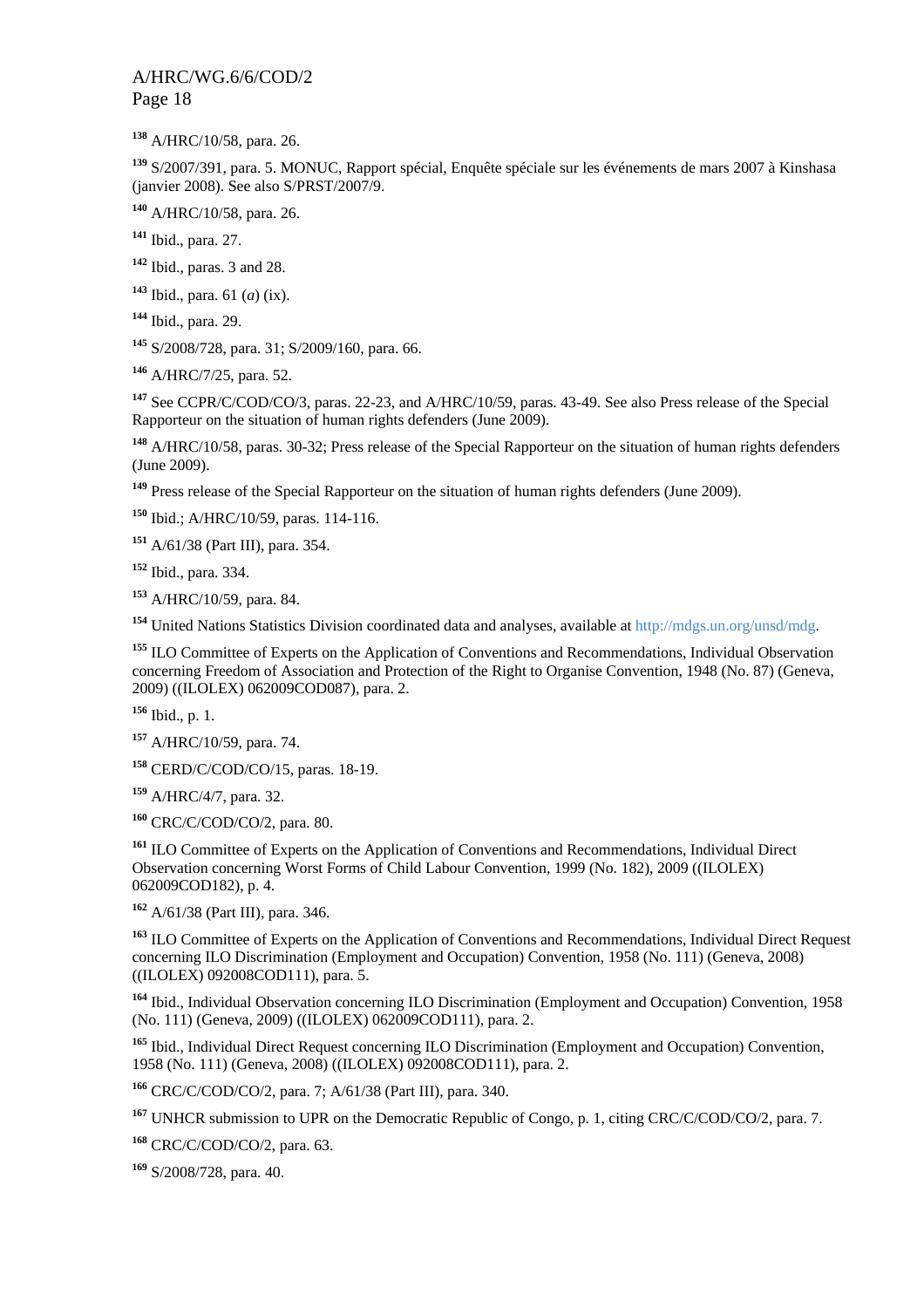S/HRC/7/25, para. 58.

CRC/C/COD/CO/2, para. 64.

A/HRC/10/58, para. 61 (*a*) (i). See also A/HRC/7/25, para. 56.

A/HRC/7/6/Add.4, para 10.

CRC/C/COD/CO/2, para. 53.

Ibid., para. 33; A/61/38 (Part III), para. 360.

CRC/C/COD/CO/2, para. 33.

A/HRC/10/ 59, para 111.

CRC/C/COD/CO/2, para. 65.

A/HRC/7/25, para. 57.

A/61/38 (Part III), para. 358.

Ibid., para. 359.

CRC/C/COD/CO/2, para. 66.

CERD/C/COD/CO/15, para. 14.

A/61/475, para. 134.

CERD/C/COD/CO/15, para. 18. See also A/61/475, paras. 135-137.

CERD/C/COD/CO/15, para. 18.

 S/2009/335, para. 23. See also A/HRC/10/59, paras. 23-26; and UNHCR, 2008 Global Trends: Refugees, Asylum-seekers, Returnees, Internally Displaced and Stateless Persons, Annex Table 1 (Geneva, 2009), p. 1, available at http://www.unhcr.org/4a375c426.html. See also S/2008/728, paras. 3-21; S/2008/693, para. 7; S/2009/160, paras. 3-16; A/61/475, paras. 124-133; E/CN.4/2006/113, paras. 74-75. See also A/HRC/8/6/Add.3, paras. 9-17.

CRC/C/COD/CO/2, para 74; UNHCR submission to UPR on the Democratic Republic of Congo, p. 2.

A/HRC/10/59, paras. 30-34; A/HRC/8/6/Add.3, paras. 45-49.

A/HRC/8/6/Add.3, paras. 45 and 55.

Ibid., para. 27.

Ibid., para. 28.

Ibid., paras. 71-75. See also CRC/C/COD/CO/2, para. 75.

S/2009/335, paras. 71-72.

CRC/C/COD/CO/2, para. 3.

Resolution 10/33, paras. 5 and 8.

CAT/C/DRC/CO/1, para. 17.

 CCPR/C/COD/CO/3, para. 9. See also HR Committee, Report of the Special Rapporteur for Follow-Up on Concluding Observations, Ninety-fifth session, 16 March-3 April 2009 (CCPR/C/95/2), pp. 13-14.

CERD/C/COD/CO/15, para. 27 (see also paragraph 18).

 A/HRC/10/59, paras. 89-116. See also paragraph 118. See further A/HRC/8/6/Add.3, para. 75 (*c*); A/HRC/7/6/Add.4, paras. 110-111; A/HRC/8/4/Add.2, para. 90; A/HRC/7/25, para. 69. See also Special Representative of the Secretary-General for Children and Armed Conflict submission to UPR on the Democratic Republic of the Congo, p. 7.

A/HRC/10/58, para. 61 (*b*). See also S/AC.51/2009/3, paras. 6 and 13-14.

Resolution 7/20, paras. 4-5; resolution S-8/1, para. 9. See also resolution 10/33, paras. 9-10.